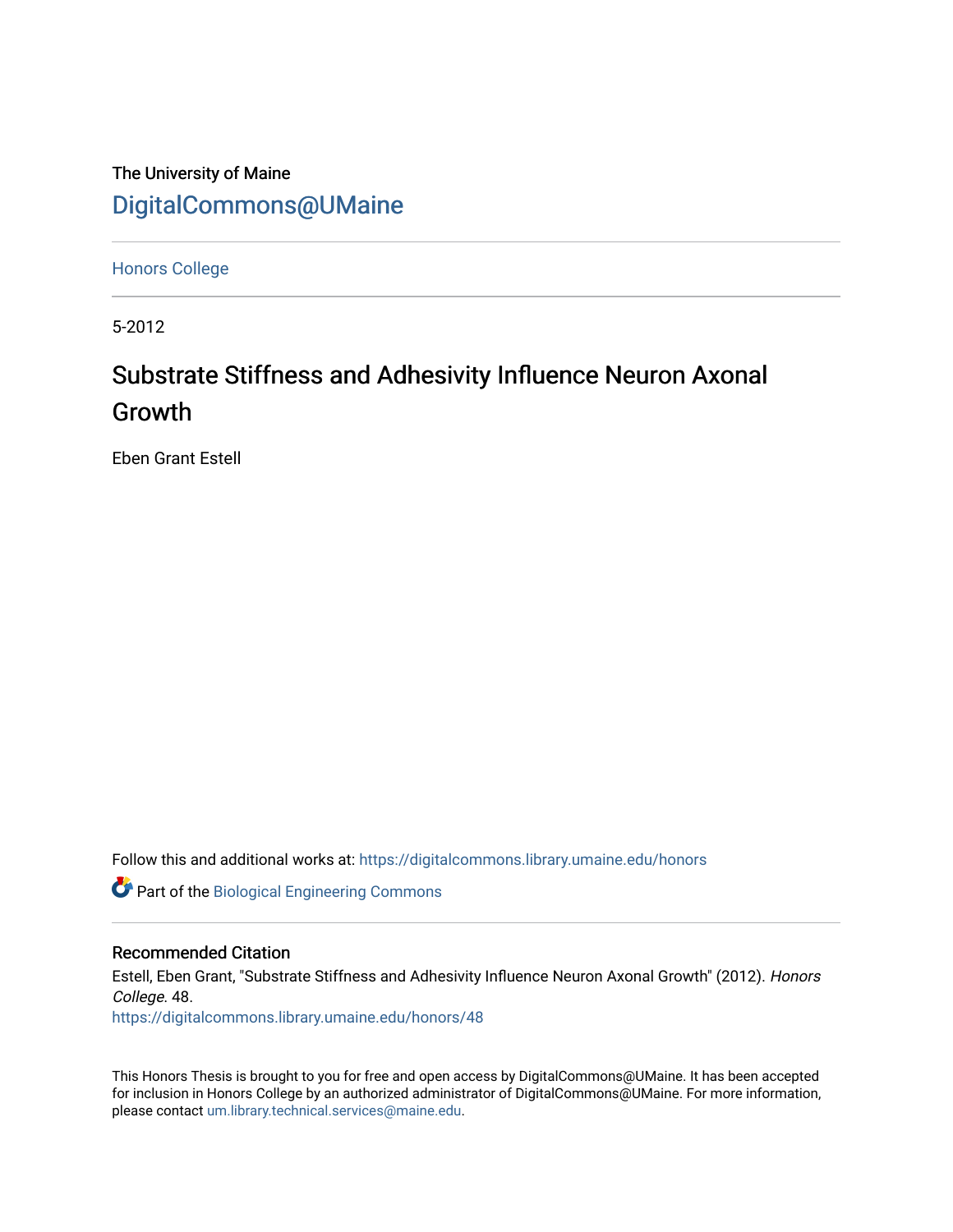## SUBSTRATE STIFFNESS AND ADHESIVITY INFLUENCE

## NEURON AXONAL GROWTH

by

Eben Grant Estell

A Thesis Submitted in Partial Fulfillment of the Requirements for a Degree with Honors (Biological Engineering)

The Honors College

University of Maine

May 2012

Advisory Committee:

Alireza Sarvestani, Assistant Professor of Mechanical Engineering Michael Mason, Associate Professor of Chem. and Bio. Engineering Paul Millard, Associate Professor of Chemical Engineering Rosemary Smith, Professor of Electrical and Computer Engineering Chris Mares, Lecturer for English as a Second Language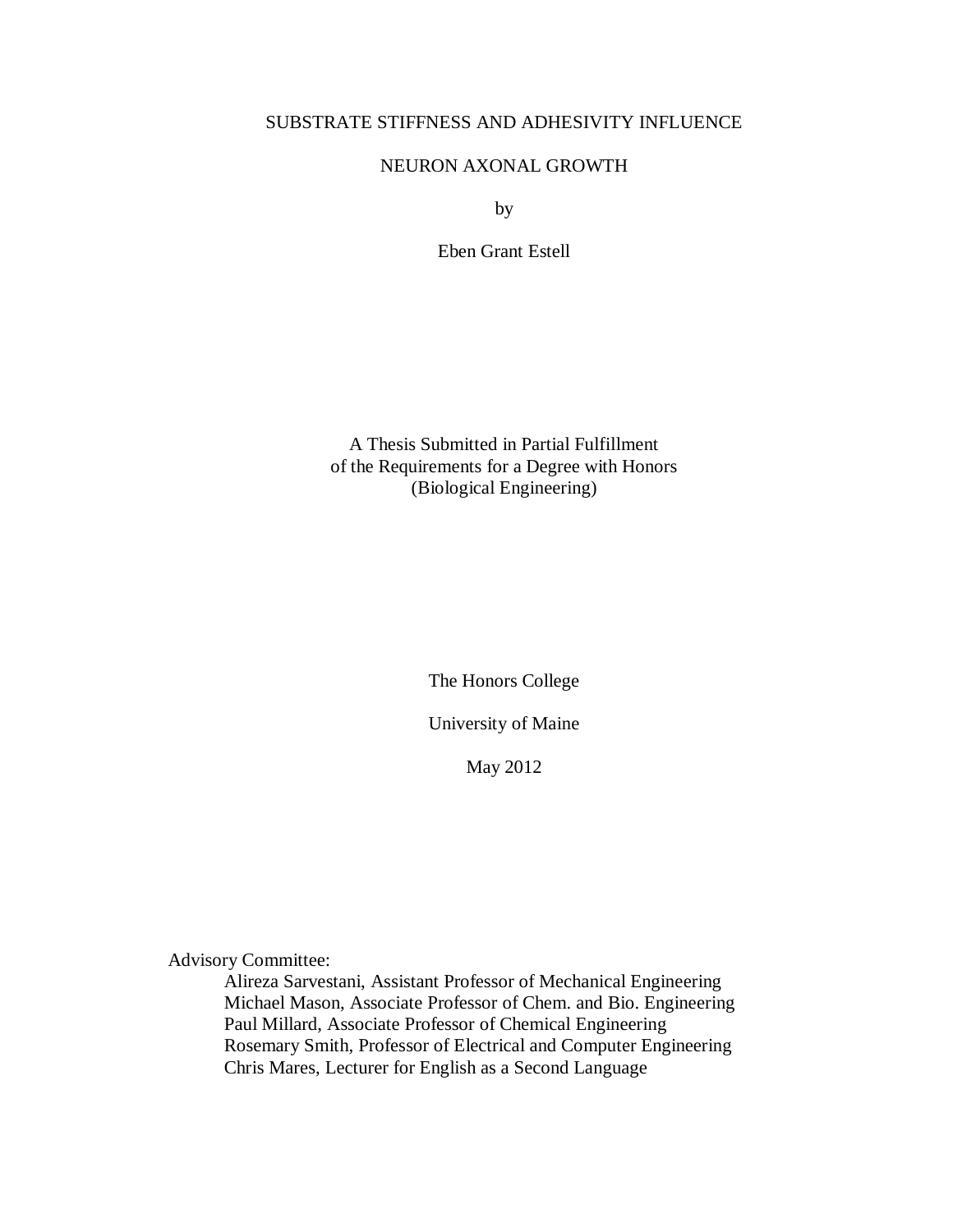#### **Abstract**

The nervous system is a complex organ system that coordinates all of the actions of an animal. The transmission of signals between different body parts by this organ system allows the body to function as a whole and interact with the external environment. It is clear then that the nervous system is integral to the function and survival of those organisms in which it has developed; and yet much is lacking in our understanding of the system's key constituents: neuronal cells or, *neurons*. In satisfaction of the Honors Thesis, this research investigates how certain conditions of the extracellular environment affect neuron growth. Growth substrates were developed to present two such conditions – substrate stiffness and adhesive ligand coating density – to cultured neurons at quantities reflecting *in vivo* values that are hypothesized to result in optimal growth. Once working culture methods were established for the growth of neurons on these substrates, imaging and data collection techniques were developed to characterize the growth of these cells and produce a qualitative and quantitative understanding of how neuron growth is influenced by the environmental conditions of interest. While specialized growth substrates were successfully developed and methods of data collection were validated with some preliminary data confirming the basic hypothesis, further refinement of culturing techniques will be required to grow sufficient densities of neurons to provide a more complete picture of the interplay of influence between the substrate properties of stiffness and adhesivity.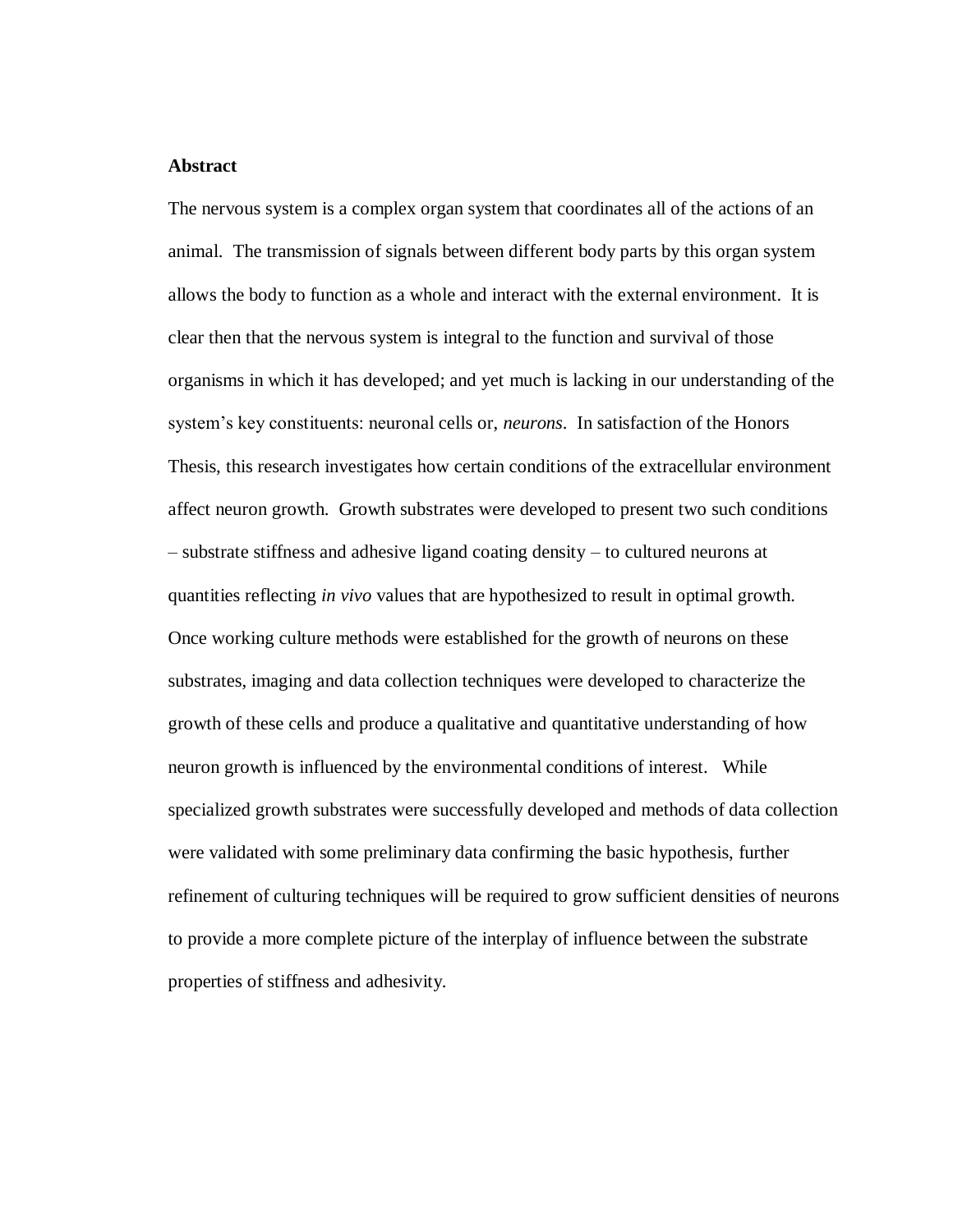#### **\_\_\_\_\_\_\_\_\_\_Acknowledgements\_\_\_\_\_\_\_\_\_\_**

This written thesis, along with the countless hours in the lab put into the research, is dedicated to **Dr. Alireza Sarvestani** for allowing me the opportunity to perform said research in his lab and for providing wise and thoughtful mentoring throughout my undergraduate career.

## **Special thanks for help in the lab to:**

Alexa Mitchell Brian Nielsen Morgan Gillman Breanna Bennett

**Additional Thanks** to the Honors College and the Maine INBRE for the Honors Thesis Fellowship, supported by grants from the National Center for Research Resources (5P20RR016463-12) and the National Institute of General Medical Sciences (8 P20 GM103423-12) from the National Institutes of Health.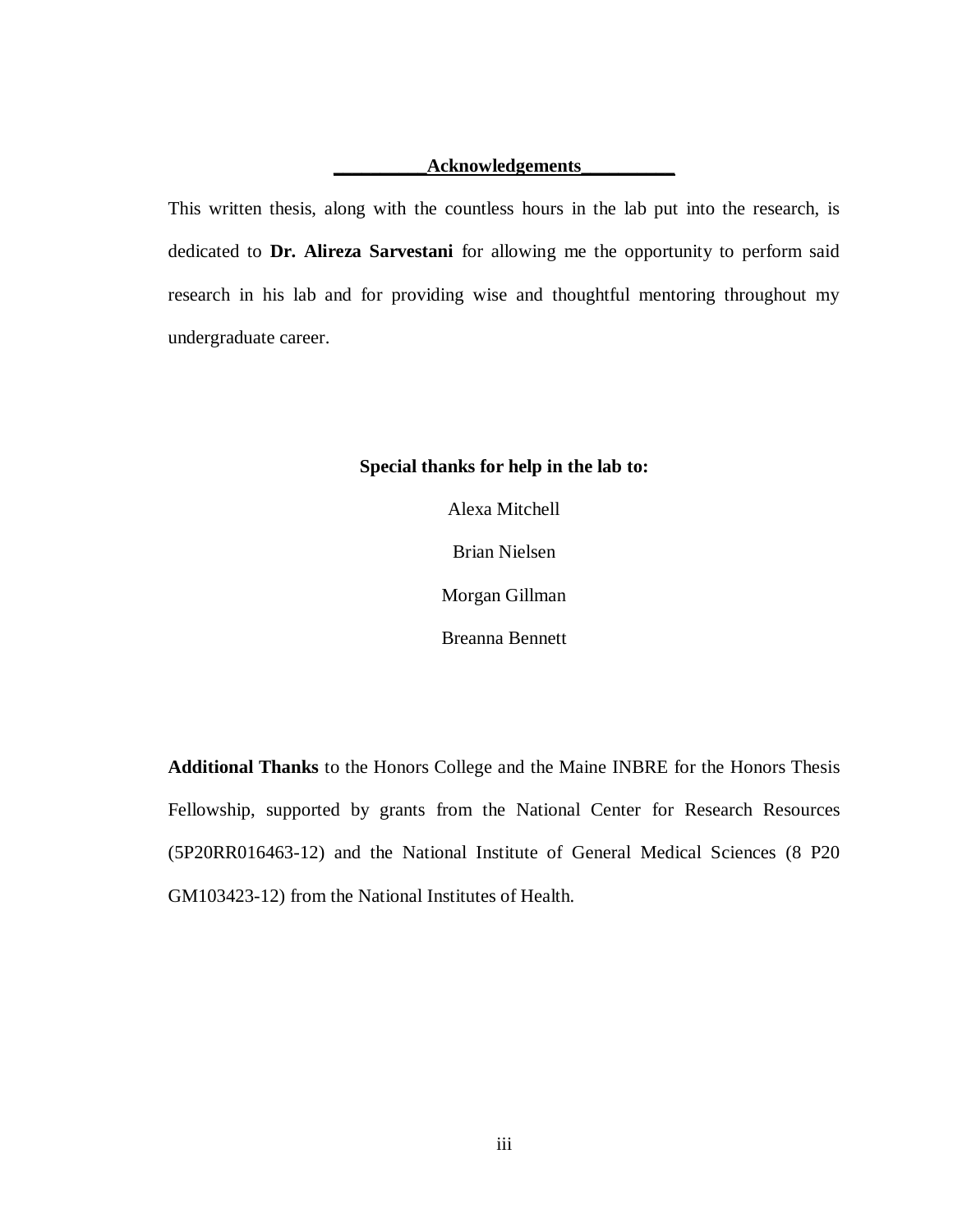| <b>Table of Contents</b>  |    |
|---------------------------|----|
|                           |    |
| <b>Introduction</b>       | 1  |
| <b>Background</b>         | 4  |
| <b>Methods</b>            | 9  |
| <b>Results</b>            | 14 |
| <b>Discussion</b>         | 25 |
| <b>References</b>         | 27 |
| Appendix                  | 29 |
| <b>Author's Biography</b> | 31 |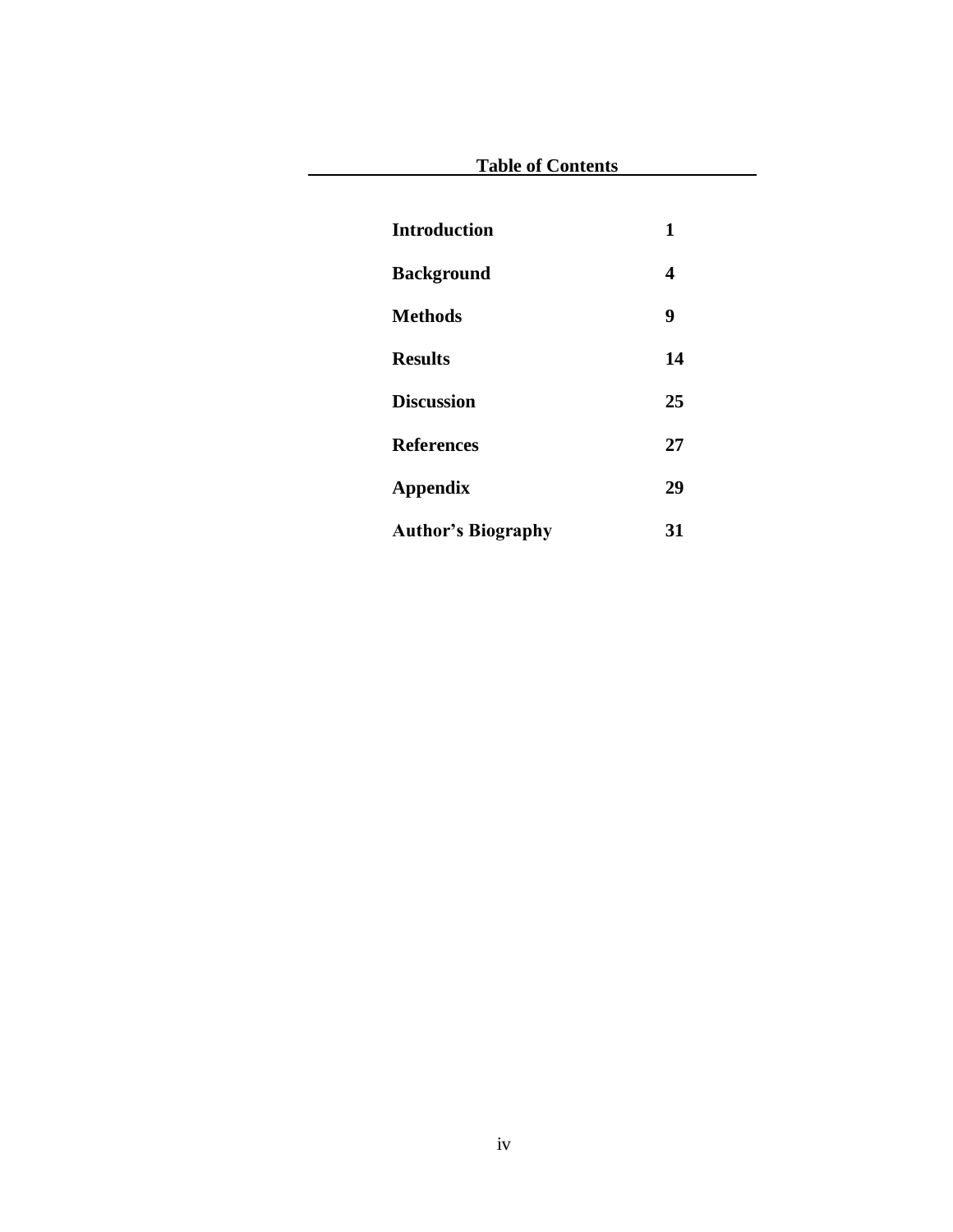#### **Introduction**

It is understood that the development and function of a cell intrinsically depend in part on the stiffness of the substrate on which it grows, as well as the nature of the adhesive interaction between molecular ligands on the substrate surface and the surface of the cell [1]. These conditions of the extracellular environment hereto referred to as *stiffness* (or rigidity) and *adhesivity* respectively are the main focus of this research project. In general, it is hypothesized that a cell grown in culture will function most optimally when conditions can be created *in vitro* that closely mirror the natural conditions inside the organism. This makes sense within the framework of the evolution of biological species: the conditions present in a particular tissue are as such because they provide the most optimal environment for the cells of the tissue to perform their required functions. This research project aims to validate this conclusion and evaluate a wide range of the extracellular conditions of substrate stiffness and adhesivity in order to identify the optimal *in vitro* environment for neuron growth – knowledge that has promising implications for future attempts to engineer functioning neural tissue for therapeutic applications.

In the case of substrate stiffness it has been found that neurons, as they are found in the relatively soft tissue of the nervous system, thrive on similarly soft materials *in vitro*  [2,3]. In terms of chemical adhesivity, it has been shown that neuronal development in the brain is dependent upon gradients of chemo-attractant and chemo-repellent molecules bound within the extracellular environment [3]. More specifically, extracellular signals such as ligands bound to the substrate can stimulate the rapid outgrowth of an axon,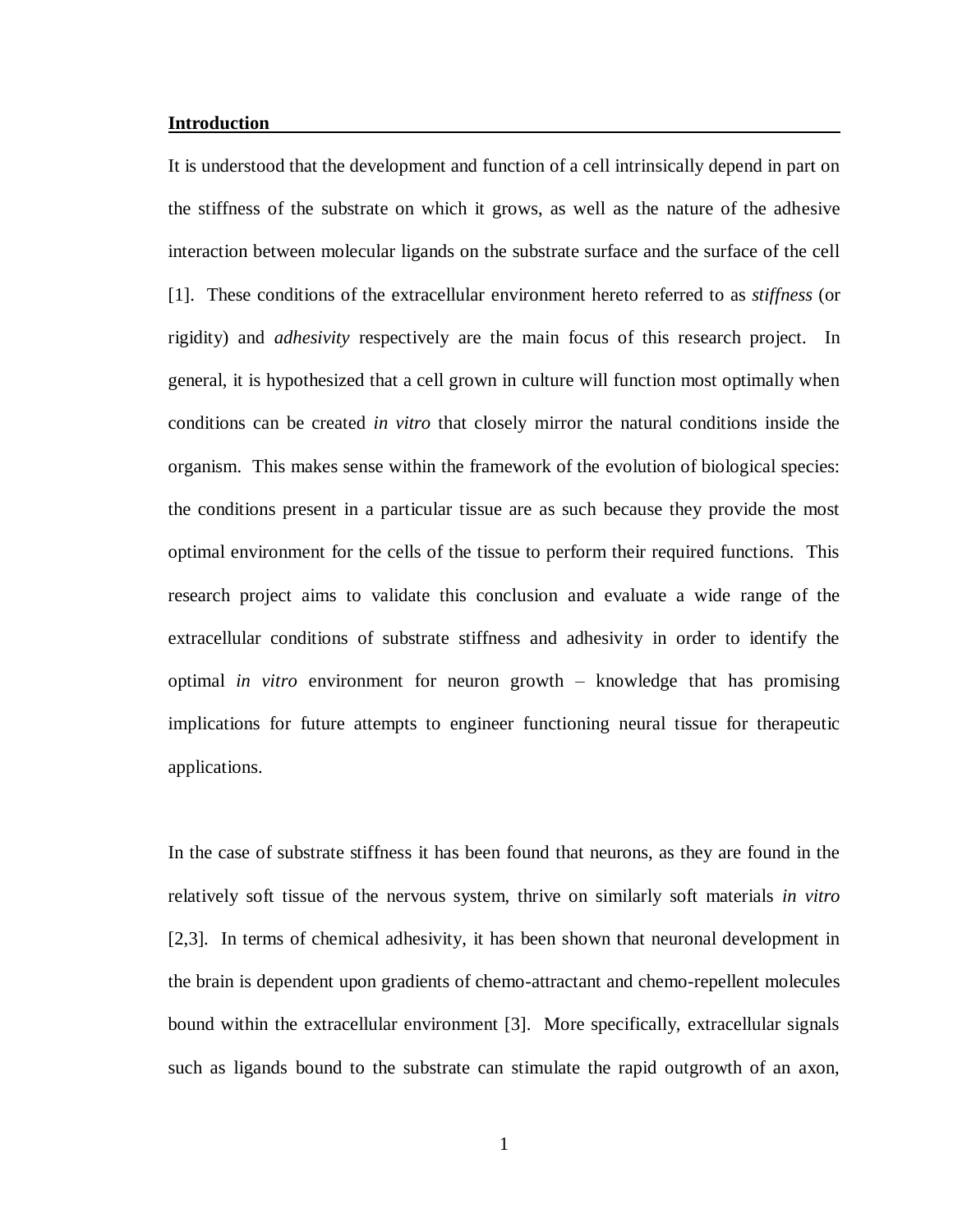thereby directing the development of the polarity and functionality of the cell [4]. This phenomenon has been demonstrated with substrate-bound molecules common in the nervous system and known to be adhesive to neurons, foremost the extracellular proteins fibronectin and laminin. For instance, it has been shown that axon specification can be triggered when one of the developing processes of a neuron crosses onto a region of substrate coated with laminin [5]. It is apparent then that neuronal growth, specifically axonal development, is influenced by the mechanical and chemical properties of the substrate on which the cell grows.

The general goals aforementioned are broken down into the following specific experimental goals. The results presented in this thesis will represent one portion – achievable within the timeframe of the final year of the Honors College curriculum - of a larger research endeavor that will be carried on by subsequent undergraduate researchers in the Cell Mechanics and Tissue Engineering Laboratory at the University of Maine. The data collected in the course of this Honors Thesis is thus presented in reference to the full set of experimental goals and plans in order to provide a more meaningful framing.

#### *General Goal*

Determine the nature of influence on neuron growth by substrate stiffness and adhesivity. Investigate a wide range of substrate rigidities and ligand densities to identify an optimal set of conditions for neuronal growth and explore the interplay between the two effects.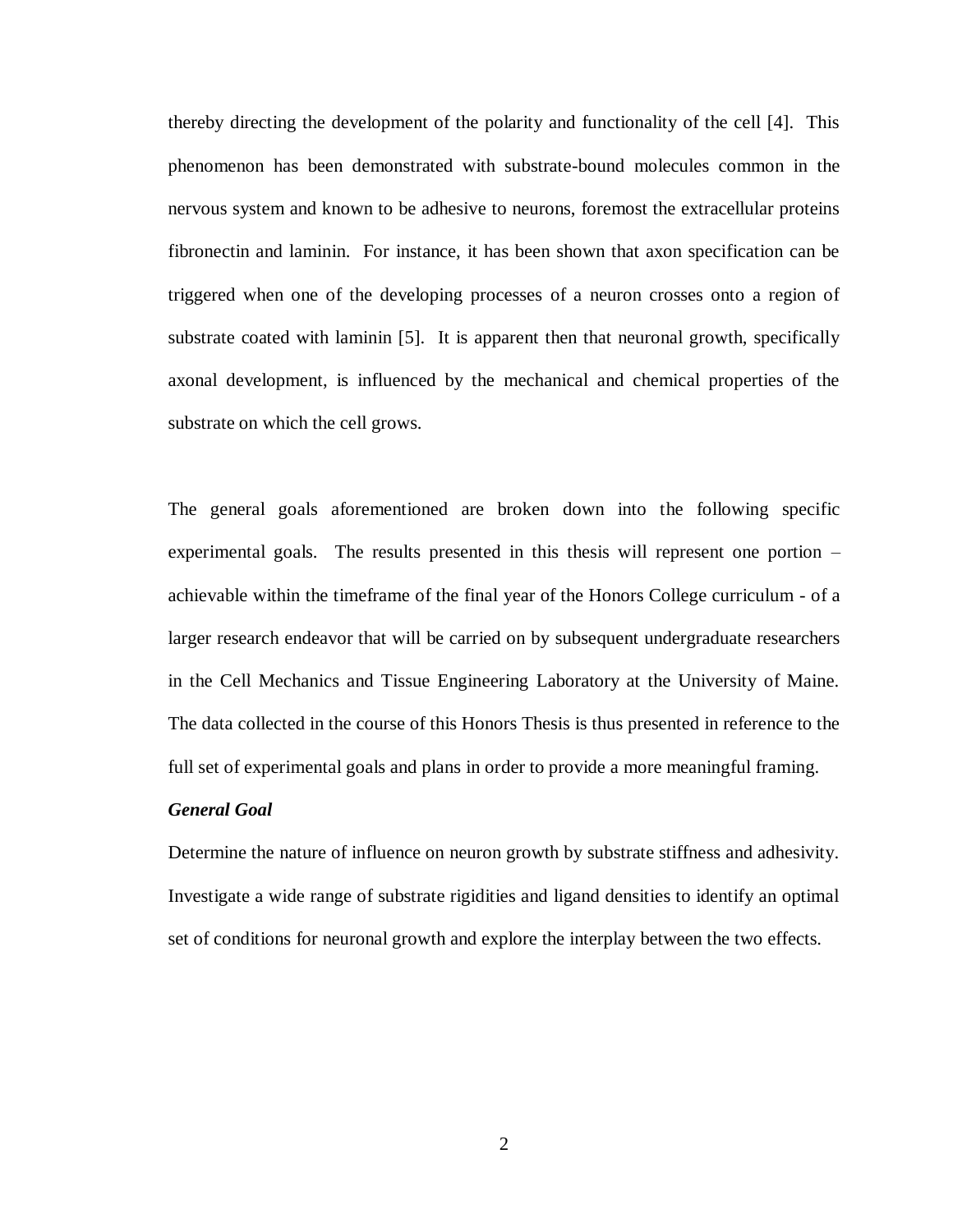## *Experimental Goal 1: Investigate Substrate Rigidity*

*Specific Aim1:* Develop a substrate that is non-toxic and non-inhibitory of neuronal growth, which allows for the neurons to be exposed to a tunable range of substrate rigidities.

**Specific Aim 2**: Develop and execute observational methods by which neuron growth (especially axonal growth) can be both qualified and quantified, yielding meaningful data from which the nature of the durotaxic response of neurons to substrate stiffness can be determined.

#### *Experimental Goal 2: Investigate Substrate Adhesivity*

*Specific Aim1:* Develop a substrate that is non-toxic and non-inhibitory of neuronal growth, which allows for the neurons to be exposed to a tunable range of adhesive ligand density.

*Specific Aim 2:* Develop and execute observational methods by which neuron growth (especially axonal growth) can be both qualified and quantified, yielding meaningful data from which the nature of the haptotaxic response of neurons to substrate-bound molecules, specifically fibronectin and laminin, can be determined.

## *Secondary Objectives:*

Well-document every procedure and method developed to ensure future efforts are performed with the highest possible fidelity to the original work, expanding on this foundation to refine the techniques and broaden the scope of the project.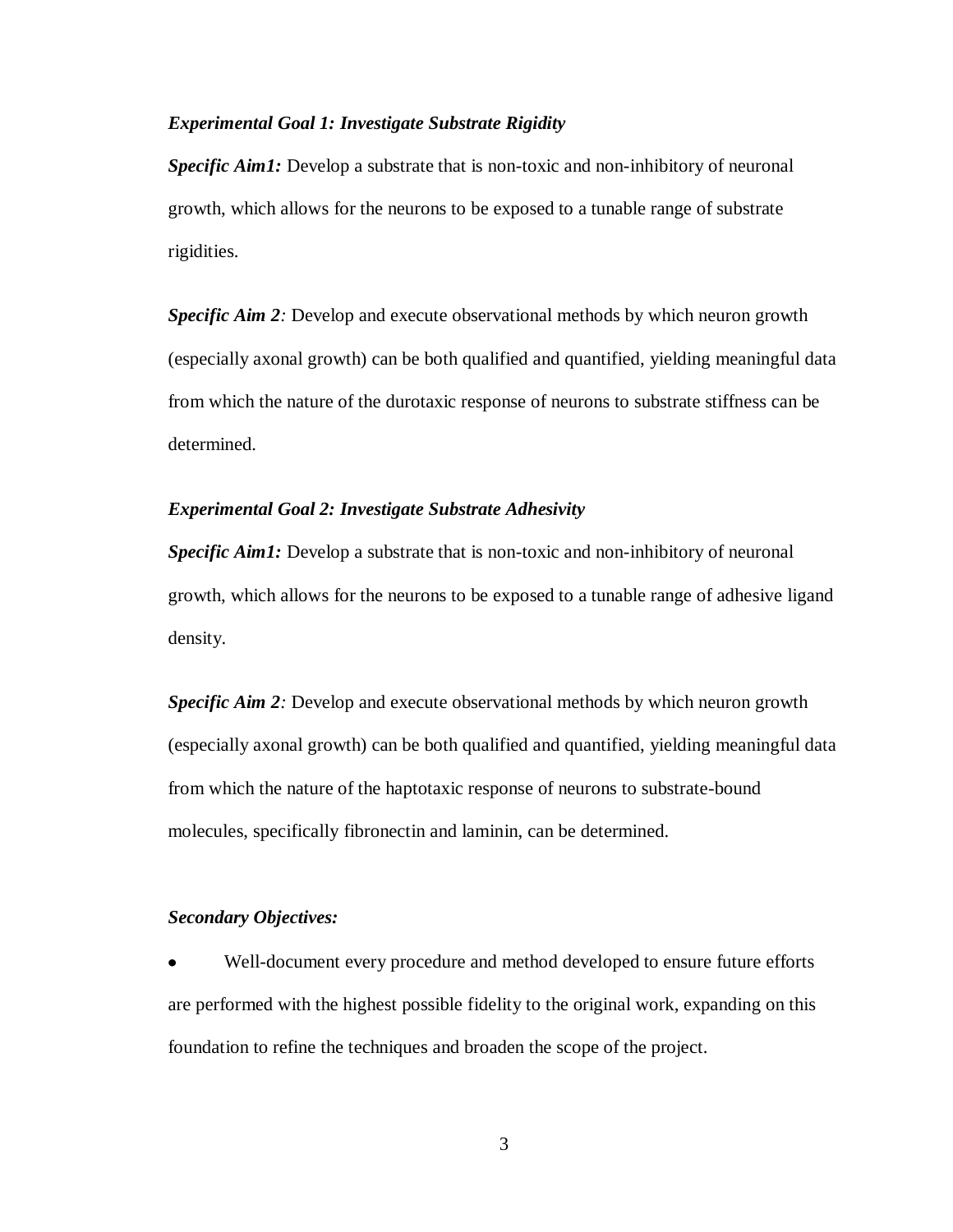Establish effective culturing methods for neurons to facilitate future research on this type of cell.

Develop novel growth substrates with tunable gradients of stiffness and ligand coatings for cell mechanics studies with other types of cells.

#### **Background**

#### **Organ Level: The Nervous System**

The *nervous system* is an organ system found in most multi-cellular animals. The tissues of this system consist of a network of specialized cells - *neurons* - that transmit signals between different parts of the body via cell-cell interactions [6]. This signal transmission not only allows for coordination and regulation of different parts within the body, but also the functioning of the body as a whole in interacting with the external environment.

The nervous system of vertebrate animals is made up of two parts – the central and peripheral nervous system. The central nervous system consists of the brain – the center of the nervous system that controls the organs of the body – and the spinal cord – the main pathway between the brain and the rest of the body. The peripheral nervous system, consisting of sensory neurons and clusters of neurons (ganglia) serve to further connect the central nervous system and ultimately the brain to the organs and limbs of the body. In addition, the enteric nervous system serves to control the gastrointestinal system, and can function independently in doing so even when physically severed from the central nervous system [6].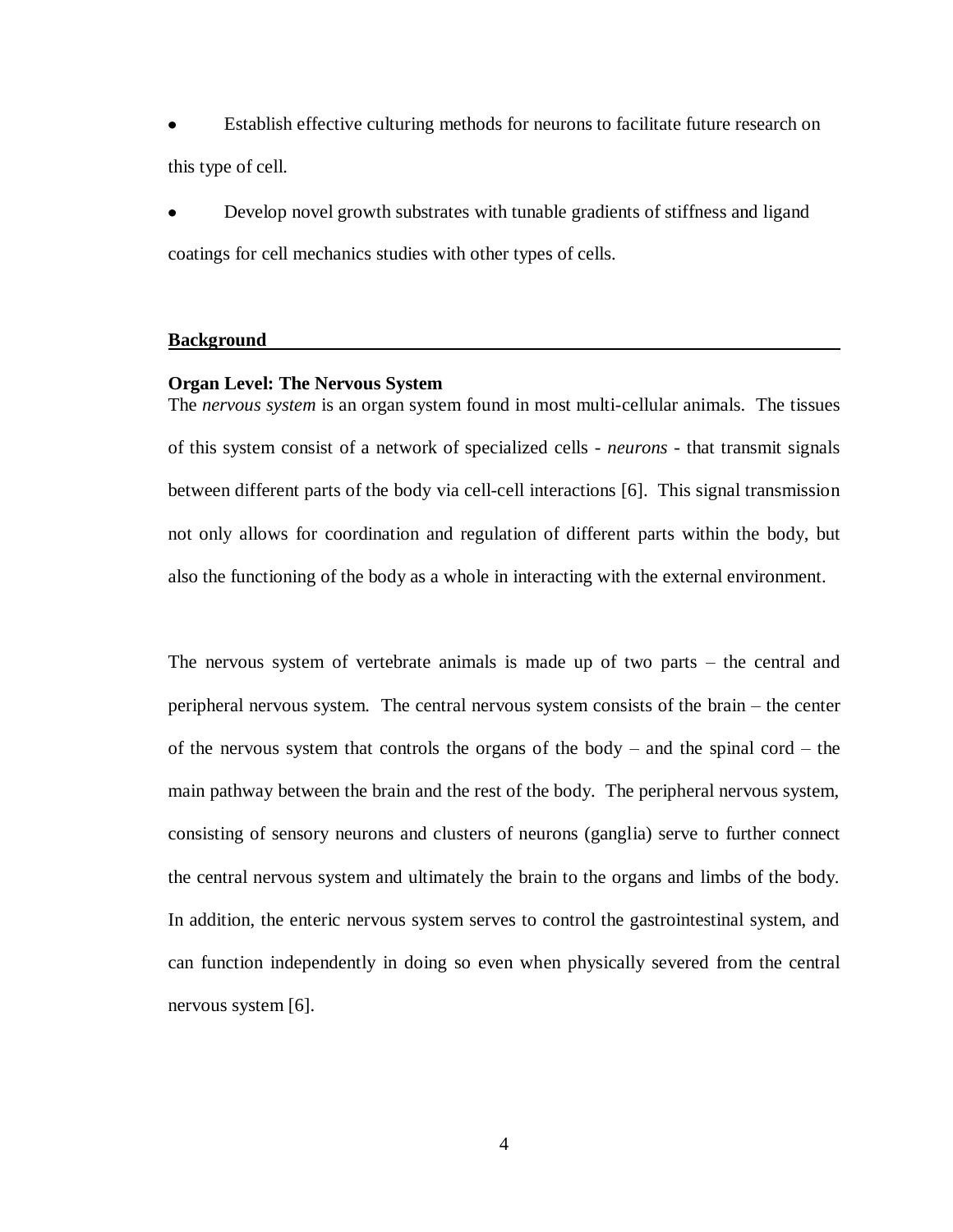#### **Tissue Level: Neural Tissue**

The next level of organization by which an organ system can be understood is that of *tissues* (in this case *nervous tissue*): a collection of cells that share a common origin and perform the same specific functions. Nervous tissue is thus composed of the two basic cell types found in the nervous system: neurons and neuroglia cells (glial cells, or simply *glia*). Neurons transmit the electrochemical impulses that allow for communication across nervous tissue to different parts of the body, while neuroglia cells assist in this transmission and provide nutrients necessary for neurons to grow. Many specific varieties of neurons exist within these tissues, which are classified by their function and structure (intrinsically interrelated) [6].

## **Cell Level: Neurons**

Neurons are the specialized cells that in addition to neuroglia cells make up the nervous tissue that in turn makes up the nervous system. These cells are composed of a centralized cell body (or soma), which contains the genetic information of the cell within a nucleus as well as the necessary organelles for the translation of said genetic material and synthesis of proteins. From this central body extend many fibers by which the neuron can receive and send out electrochemical signals to other neurons. The majority of signal input to a neuron occurs via one kind of fiber – dendrites – highly branched cellular extensions that protrude from the soma in number and all directions. Another type of cellular extension – the axon – is a finer fiber that can extend hundreds or thousands of times the diameter of the soma (on the scale of hundreds of micrometers) by which signals can be carried from the soma to other cells [6].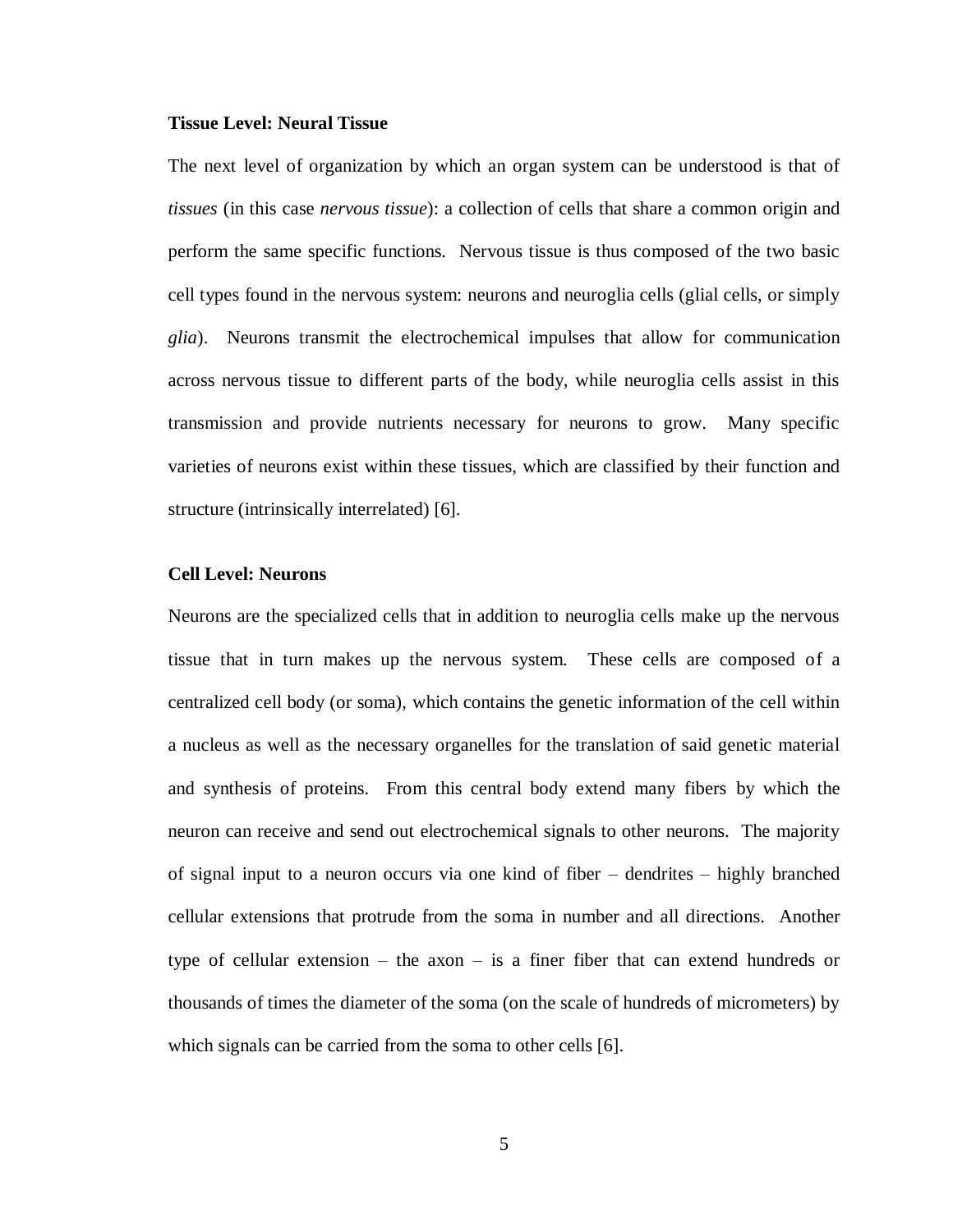While most neurons only have one axon, this extension can also be highly branched, allowing one neuron to send signals to many other neurons. These signals are propagated as electrochemical waves that travel along the axon to cell-cell junctions called synapses, where they trigger the release of neurotransmitter chemicals to pass the signal to the next cell. A cell receiving such a signal can be inhibited, excited into some form of action, or have some cellular function otherwise manipulated. As an example relating back to the function of the organ system as a whole: sensory neurons that are activated by a physical stimuli acting on them send signals along these cell-cell connections throughout the nervous tissue, ultimately relaying information about the state of that region of the body back to the brain in the central nervous system [6].

Neurons are commonly classified by the structure and orientation of their dendrites and axons. *Multipolar* neurons have three or more cellular extensions including at least one axon, extending in any direction. This is by far the most common type of neuron. *Bipolar* neurons have an elongated cell body with an axon extending from one end and a the major dendrite from the other, while *unipolar* neurons have cellular extensions in only one place, which splits into an axon and dendrites at a point that is close to the main body of the cell [6].

#### **The Axon**

As the main route by which a neuron sends out signals to other cells, the axon is of particular interest in understanding how these cells grow and function. Apart from differing from dendrites in function - axons usually sending signals while the latter usually receive signals - axons can also be distinguished from the other cellular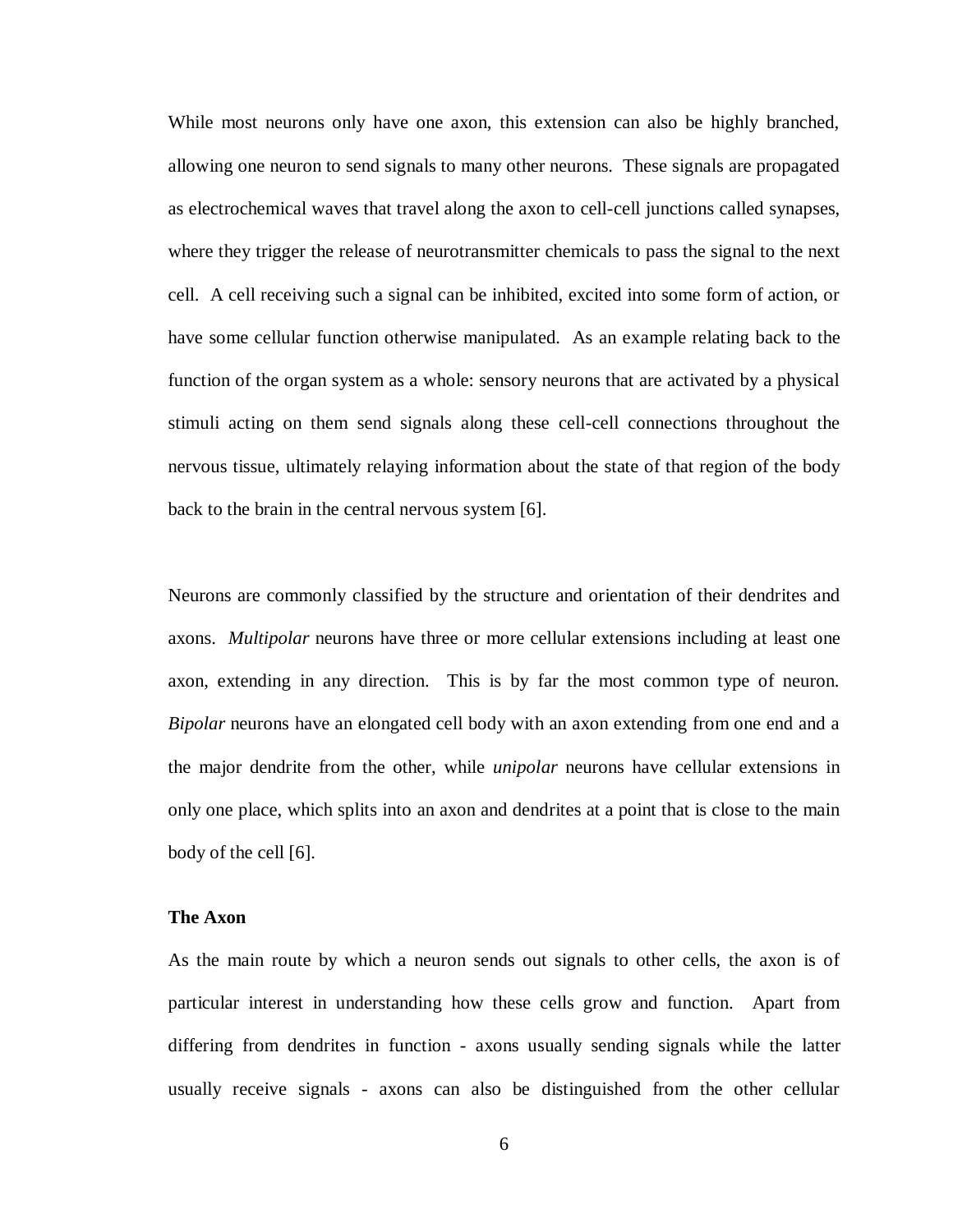extrusions of the neuron by shape and length. Axons usually maintain a constant thickness while dendrites taper. The axon's terminus is also marked by growth cone whilst growing or by a synapse once a cell-cell interaction is formed. While the length of dendrites is usually limited to a radius of similar scale to the size of the cell body, axons can extend for hundreds or thousands of times longer than the diameter of the central body of the cell [6].

## **Culture Methods**

In the lab, low-density cultures of neurons are far less complex than neural tissue and thus provide a promising opportunity to understand single-cell mechanics through phasecontrast microscopy and fluorescence imaging techniques. Primary cell cultures are used almost exclusively for this type of research as clonal, immortalized cell lines are found to be unable to form well-defined axons and synapses [7]. This study will use primary neuron cultures taken from the hippocampus of a rat brain. The hippocampus has become widely used as a source for primary neuron cultures because of its largely homogenous population of neuron cells, making ideal for isolation of such cells without contamination by other cell types [7].

## **Neuron Growth**

The development of neurons in culture, with specific regard to differentiation (outgrowth) of the axon, can be characterized by four major stages of growth [8]. Once the cells are revived and introduced to a substrate they attach and a continuous lamella forms around the cell body (*Stage 1*). In *Stage 2* several cellular extensions 20-30µm in length (minor neurites) begin to emerge from the cell body. These will later differentiate into dendrites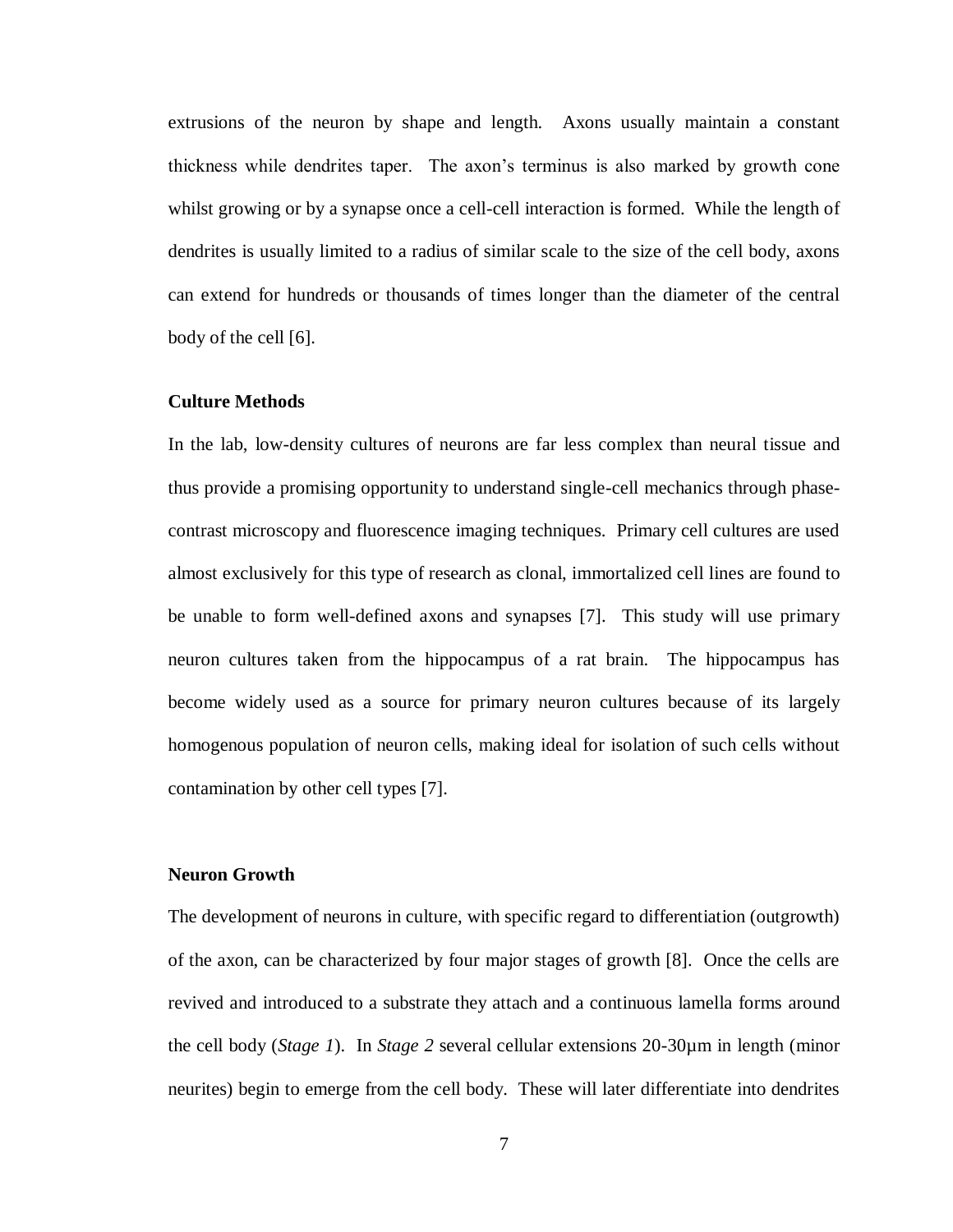and an axon. These minor extensions undergo a period of growth and retraction until the neuron enters *Stage 3*, where one neurite grows continuously for approximately 3 hours, becoming several times longer than all other extensions, and thus differentiating into the **axon**. *Stage 4* is marked by the continued extension of the axon to hundreds of micrometers long, and the growth and branching of dendrites showing their characteristic taper.

It is important to note that the transition between each stage does not occur synchronously with every neuron in the population. Under optimal growth conditions, over 50% of the neurons in a seeded population will reach Stage 3 24 hours after plating, with 80% following by 48 hours [8]. It is also important to note that frozen cultures that are revived are observed to develop slower than neurons taken directly from primary tissue sources [9]. Since the growth process - particularly the differentiation of the axon is of primary interest to the research project, the ability to identify and observe neurons entering Stage 3 will be key.

#### **Rigidity**

Observing cells seeded on hydrogels with tunable stiffness has shown that this mechanical parameter influences cell behavior and growth [10]. Furthermore, Georges shows that neurons of the ganglia and spinal cord "exhibit a preference for growth on soft materials by increased neurite length and branching" [1] and in general neurons extend cellular process (dendrites and axons) better on soft gels (50 Pa) than on stiffer materials [11]. Summarily, it is understood that since neurons are found *in vivo* in the relatively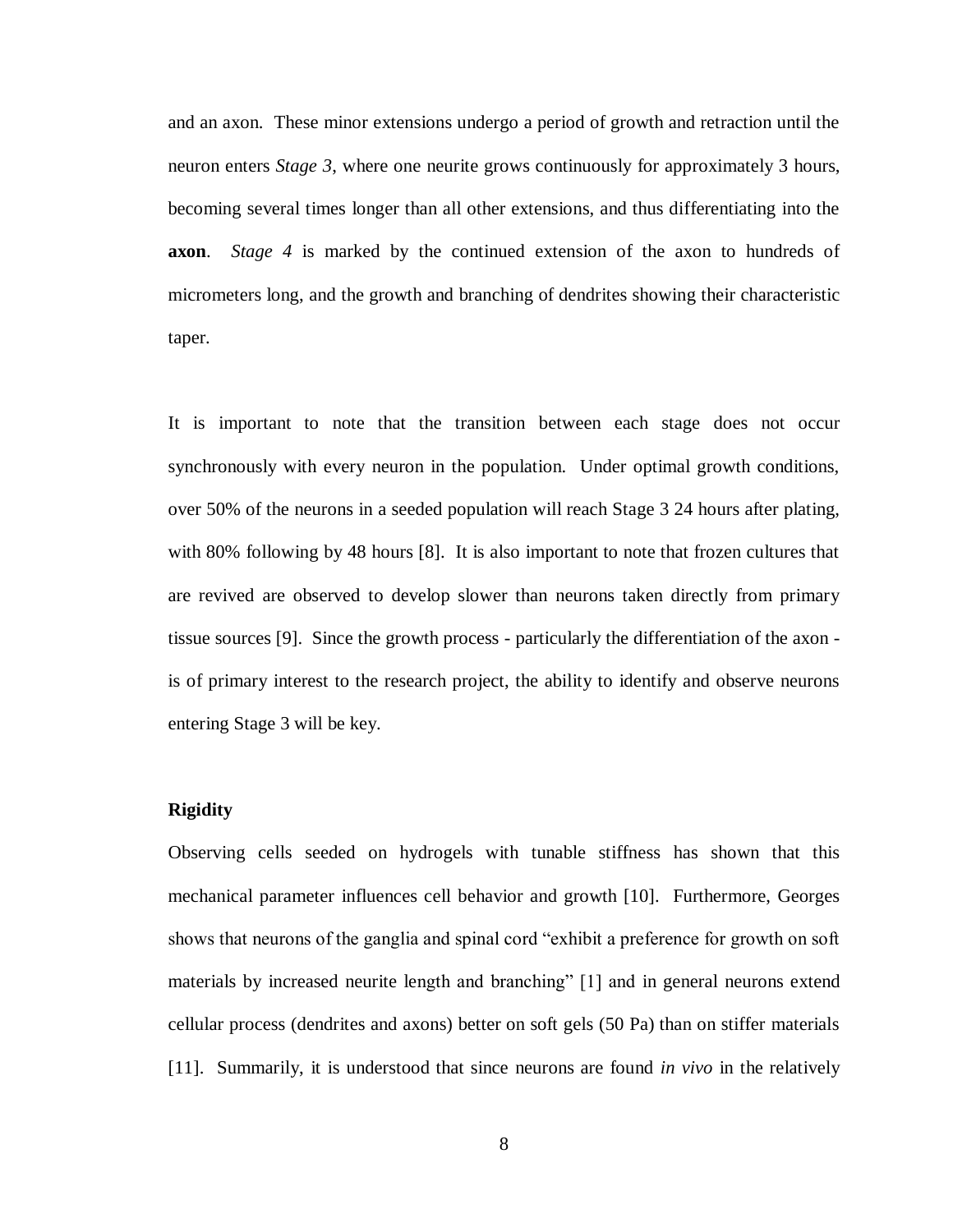very soft tissue of the nervous system, they thrive on similarly soft materials in *in vitro* [12]. The relative 'softness' of nervous tissue has been quantified by a Young's elastic modulus range of 0.1-1kPa [13]. This project seeks to further validate this understanding by investigating the response of growing neurons to substrate stiffness values both close and far from the stiffness range associated with native nervous tissue.

## **Adhesivity**

Selak and Liesi show that laminin is required for neural migration in developing nervous tissue [14,15]. The extracellular-protein fibronectin is also known to support survival and migration of neurons during their development [16]. While it has been shown that axon differentiation orients in the direction of increasing densities of such extracellular ligands [17], less is understood about how different ligand densities affect the rate of axon differentiation. This project will investigate the response of neurons during growth (with specific regard to axon differentiation) to different densities of adhesive ligands such as laminin and fibronectin.

#### **Methods**

#### **Culturing Primary Hippocampal Neurons**

Cryo-preserved primary rat hippocampal neurons are obtained from Invitrogen and are stored in liquid nitrogen. While primary cultures offer a better subject for axon growth studies, they also pose limitations on the experimental procedures to be applied. Chiefly, as non-immortalized cells this neuron culture cannot be passaged or frozen down into subcultures, negating the possibility of long-term cultures and the seeding of cells onto growth substrates at multiple time-points. Thus, the experimental procedures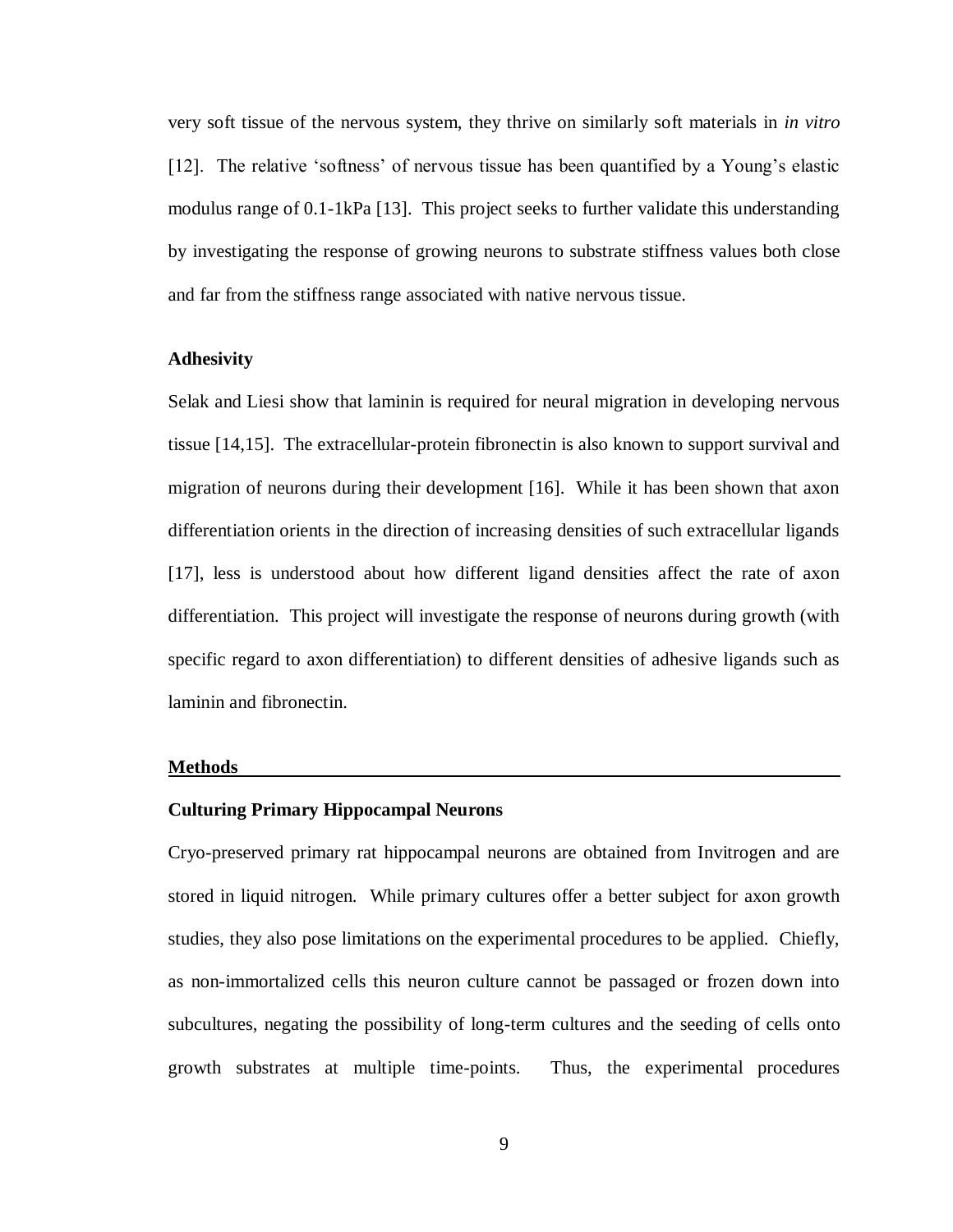implemented require reviving a new vial of primary hippocampal neurons for each experiment. These experiments must then be designed to yield the most complete set of data possible in regards to observing the axon growth rates of the neurons. Short-term culture does in turn have its own advantages, chiefly the reduced risk of contamination and ease of handling and maintenance.

Upon revival of a cell line, the neurons are seeded onto gels with the experimental conditions of a given trial. As directed for this cell line, they are kept in an incubator at  $36-38$ °C and  $5\%$  CO<sub>2</sub>, and supplied with appropriately supplemented Neurobasal Medium (Invitrogen), as directed by the instructions included by Invitrogen. Specifically, Neurobasal Media is supplemented with 2% B-27 supplement,  $100\mu g/mL$ penicillin/streptomycin antibiotics, 200mM GlutaMAX (glutamine), and 25µM L-Glutamate. The neurons will be revived, seeded onto substrates, and maintained via the short-term culture protocols outlined by Meberg and Miller [9].

#### **Development of Substrates**

Before any neurons were revived, a specific set of substrates had to be developed in order to present the neurons with the extracellular conditions of interest in a way that would yield the most interesting data in the highest quantity, since they are a (very expensive) primary cell line. For both the stiffness and adhesivity experiments, 'bi-rigid' or 'biadhesive' substrates were created respectively, having two distinct regions of either stiffness or ligand density with the boundary between the two being distinct even on the scale of an individual neuron  $(50-100\mu m)$ . This 'bi' format allows one substrate to yield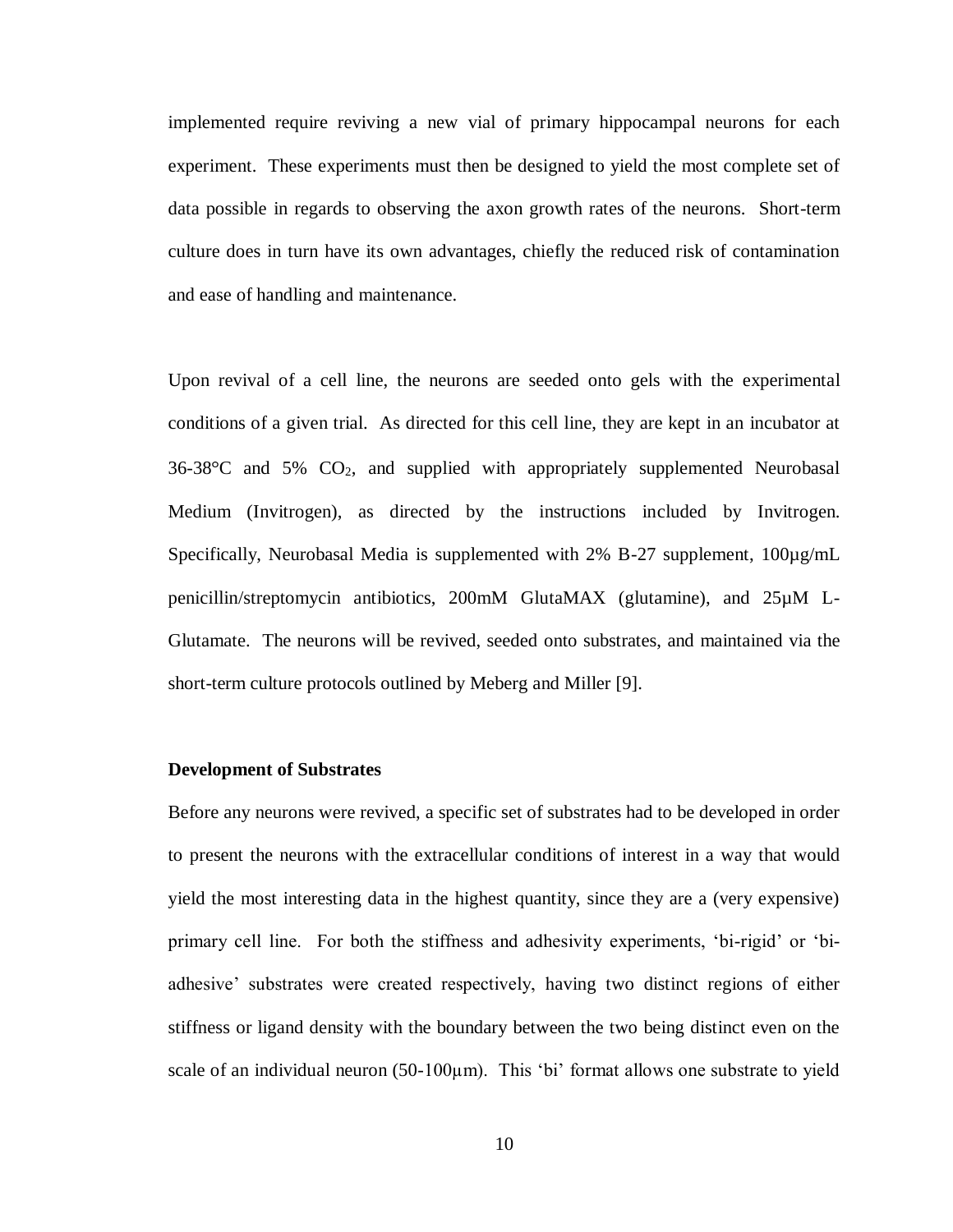two sets of data in terms of stiffness or ligand density, and also allows for the observation of how developing neurons interact with a change in extracellular conditions that can be sensed by a single cell.

#### **Bi-Rigid Polyacrylamide Gels**

To investigate the influence of substrate stiffness on the growth of neurons, neurons will be grown and observed on a polyacrylamide hydrogel prepared on glass coverslips via chemical crosslinking [9]. The stiffness of this gel substrate can be tuned by altering the amount of cross-linking agent in the gel mixture [18]. Polyacrylamide gels are attractive substrates for this application because the mechanical properties are so tunable and postsynthesis washing yields an inert, non-toxic material that can be easily coated with extracellular proteins like lamanin and fibronectin. As aforementioned, the range of stiffness investigated, as quantified by the Young's Modulus will mirror the typical range of stiffness one would find in neural tissue samples - specifically 0.5 to 20 kPa. In order to observe the difference in neuron growth on substrates of different stiffness, as well as the ability of a cell to respond to such differences, gels will be prepared such that one half has a distinctly different stiffness than the other. This is accomplished by preparing two different gel mixtures with different amounts of cross-linker (thus different stiffness) and sandwiching adjacent aliquots of these solutions between a chloro-salinated glass slide and an amin-salinated glass coverslip during subsequent chemical synthesis of the gel [9]. The chemical treatments applied are such that the former piece of glass is extremely hydrophobic and will not adhere to the synthesized gel, which the later glass coverslip is adhesive to the gel, yielding a glass coverslip with a thin gel coating. A clear boundary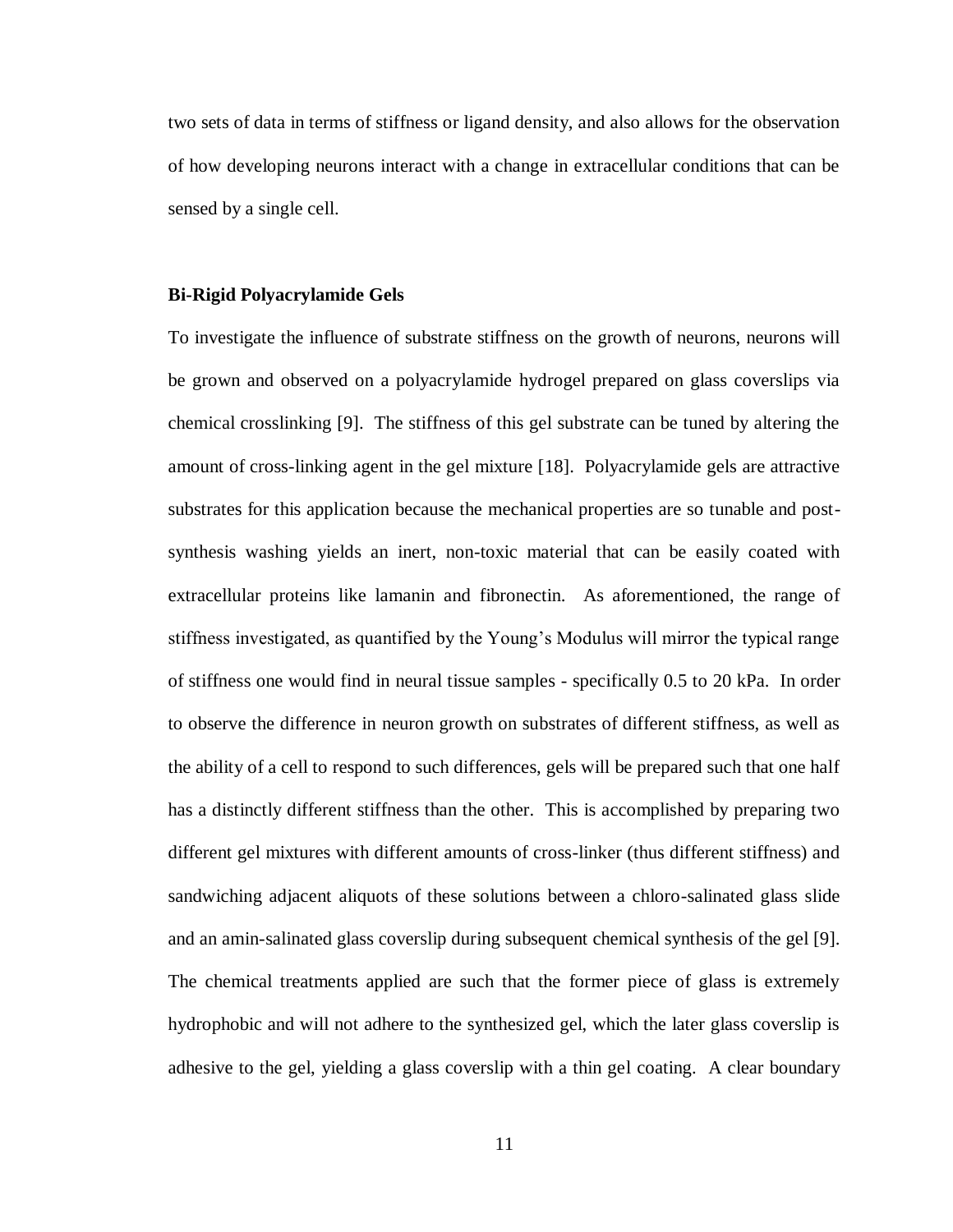between the to regions is delineated by the inclusion of fluorescent beads in the stiffer of the gel mixtures, such that one half of the gel has a uniform distribution of embedded beads that can be imaged via fluorescent techniques, while the other half is pure hydrogel (Figure 1 below).



**Fig. 1.** Fluorescence image of bi-rigid gel boundary at 10X magnification, bead-impregnated 40kPa region on left and 0.5kPa region on right. Zone of bead diffusion at center is approximately 200µm wide.

Each gel in the stiffness experiments is coated with an identical concentration of neuronadhesive molecule (laminin), this control value being chosen to most closely model concentrations found in the natural extracellular environment (50µg/mL). Directly after revival, neurons are seeded at a density of  $3000-5000$  viable cells/cm<sup>2</sup>. This density has been suggested as optimal for individual cell visualization, as it prevents poor growth from insufficient density, and overcrowding leading to cell-cell interaction/interference [9]. Phase contrast video microscopy is then utilized to observe the growth and movement of single neurons over a time period appropriate to observe process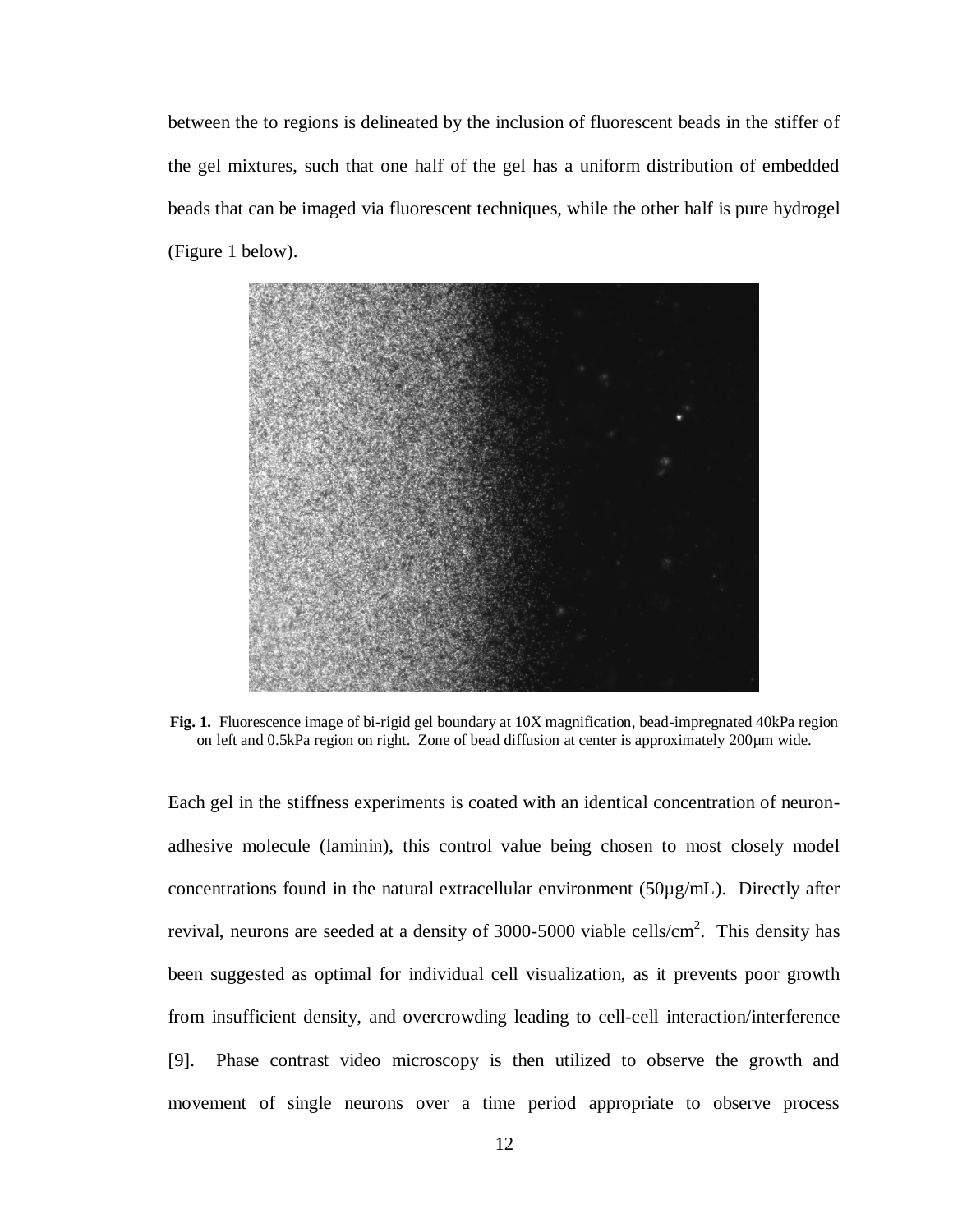development and axon specification and growth. The observed growth will be characterized mainly by axonal growth rate, which will be measured and calculated with the aid of imaging software. Because each gel will contain two distinct regions of stiffness, observations can be made comparing axon growth under both conditions separately, and on the response of a developing neuron to an increase or decrease in stiffness (for those cells growing on the border between regions).

#### **Bi-Adhesive Glass Coverslips**

To investigate the influence of substrate adhesivity (bound-ligand density) on the growth of neurons, neurons will be grown and observed on glass coverslips coated with fibronectin or laminin. As with the 'bi-rigid' gels, 'bi-adhesive' coverslips are created with two distinct regions – either of different densities of bound ligand, or with one region presenting no specific ligand. The scope of the research completed in fulfillment of the Honors Thesis is limited to a coverslip that is has one half coated with fibronectin and the other half devoid of specific ligand interaction sites. This is accomplished by first entirely coating the coverslip with Poly-D-Lysine (PDL), a molecule that is shown to promote neuron adhesion in the absence of specific protein-protein interactions between the cell membrane and substrate [16]. One half of the coverslip is then physically excluded by firmly affixing a piece of PDMS to the glass. A solution of fibronectin with an *in vivo* –reflecting concentration can then be applied to the other half of the coverslip. Subsequent incubation at  $37^{\circ}$ C for 8 hours then promotes the binding of fibronectin to the glass. The boundary between the two regions can be visualized by using fluorescent rhodamine-tagged fibronectin, and shows the boundary is distinct and sharp, taking on the shape of the edge of the PDMS (Figure 2 below). This method can be similarly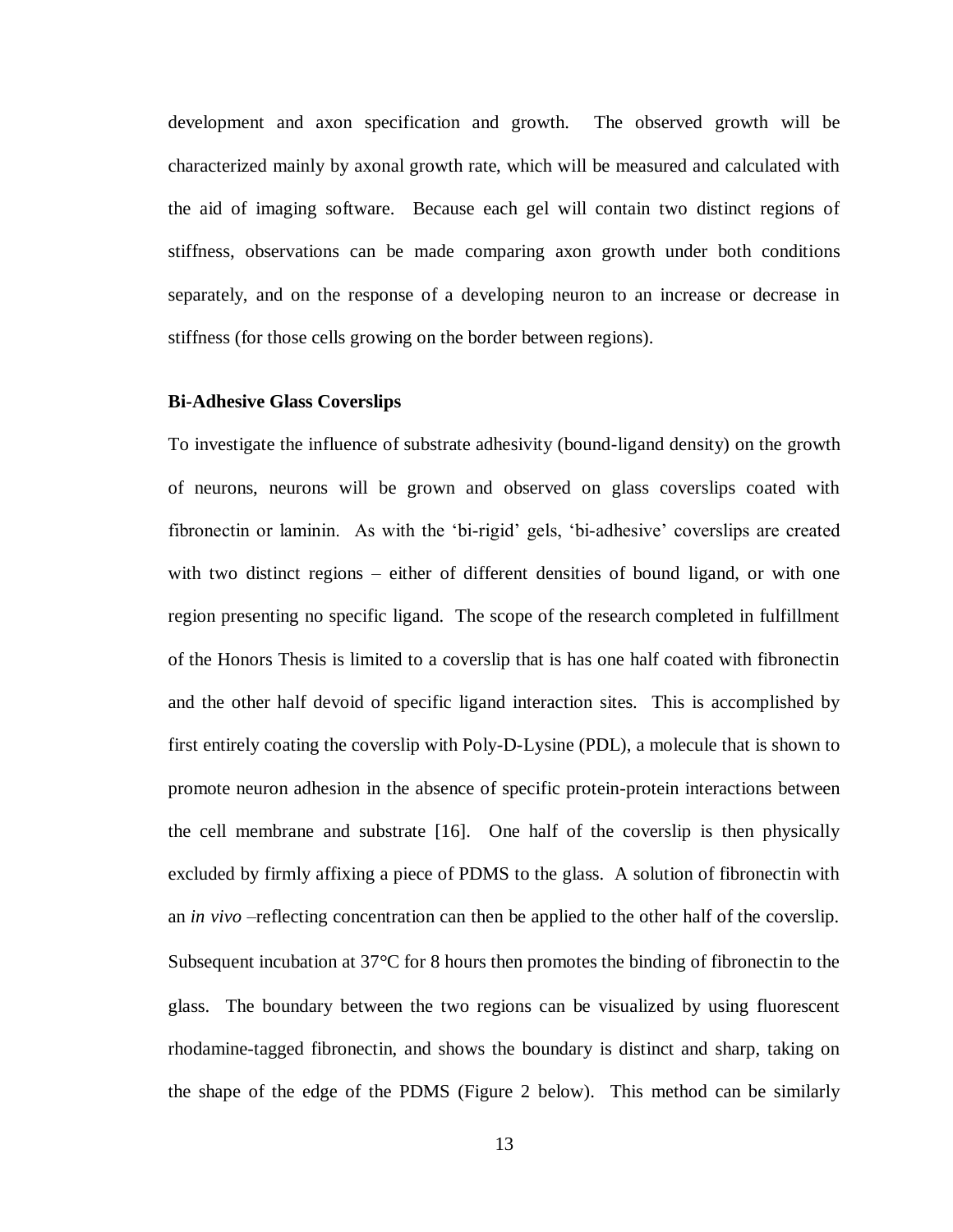employed to create a glass coverslip that has fibronectin or laminin coatings of different densities in two distinct regions of the same coverslip.



**Fig. 2.** Fluorescence image of bi-adhesive coverslip at 20X magnification. PDL-only region at left, PDL and rhodamine-tagged fibronectin region at right. Note the distinct boundary with the absence of any zone of diffusion.

#### **Results**

The following is a summary of the results of the first set of experiments performed during the final semester of the Honors curriculum. While the goals of the broader research endeavor aforementioned involve a wide range of substrate stiffness and ligand densities, this first attempt looks at the two extreme ends of either spectrum. Replicates of both a bi-rigid gel and bi-adhesive coverslip were created and seeded with a vial of revived neurons, and then alternately observed via microscopy during the course of the cell population's development. The bi-rigid gels were created with one half 0.5kPa, representing the native neural tissue-mimicking stiffness that is hypothesized to be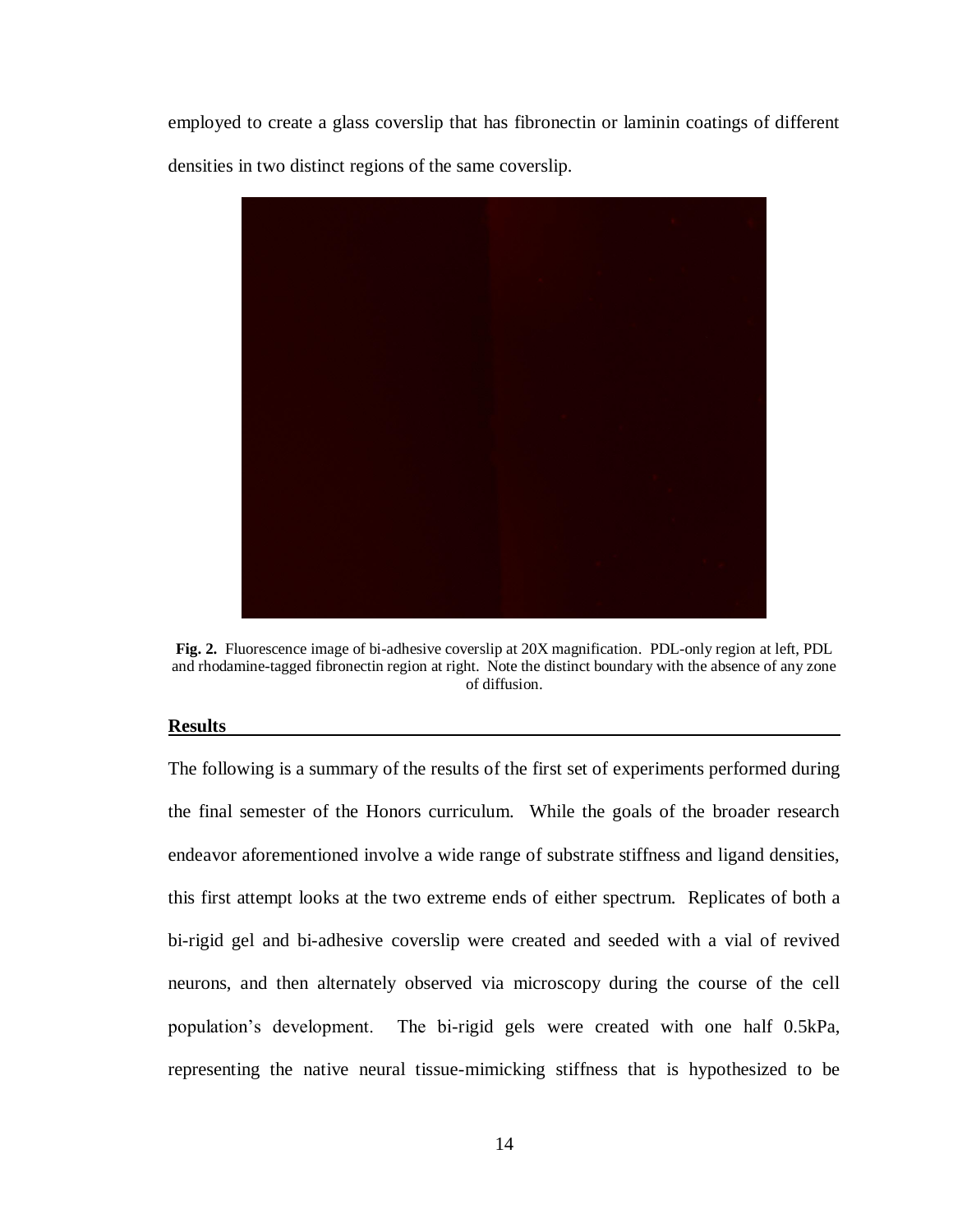optimal, and the other half 40kPa (with beads included), to represent a substrate far stiffer than the neurons would prefer. It was hoped that such a large difference in stiffness, presented at such a distinct boundary, would elicit an easily observable response by neurons growing across this boundary. To observe the effect of a large difference in adhesivity, multiple glass coverslips were prepared with one half coated only with PDL, and the other coated with PDL and 10µg/mL of rhodamine-tagged fibronectin.

#### **Morphological Study of Neuron Growth**

Once the neurons were revived and seeded on the substrates at the appropriate density, the first task was carefully image neurons in each stage of growth in order to develop an observational understanding of what these cells look like as they grow in culture. This is important since later data collection techniques for measuring axon growth rates will depend on identifying Stage 2 neurons that are likely to have an axon begin to differentiate. The following series of images were collected 48 hours after seeding, when the population of neurons included cells in each stage of growth. It is important to note at this point the unfortunate fact that successful culturing of neurons was only accomplished with the bi-rigid gels, and not the bi-adhesive coverslips. Thus, all subsequent data presented is in reference to the study of substrate stiffness.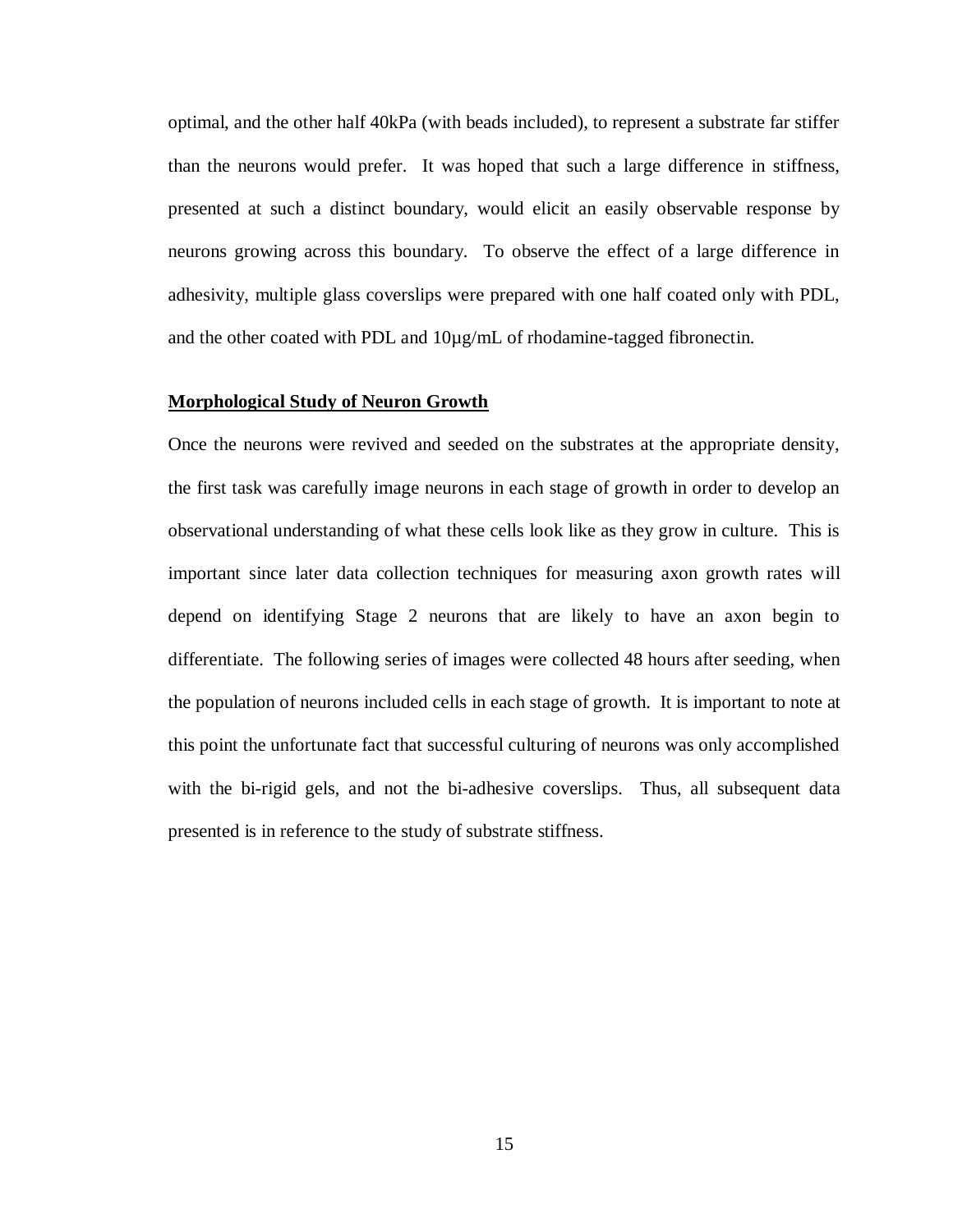**Growth Stage 1: Attachment to Substrate**



**Fig. 3.** Single neuron in Stage 1 of growth on 40kPa region of bi-rigid gel (imaged at 20X magnification). Diffuse light around cell body indicates extension of lamella prior to extension of minor processes.

As shown by Craig, once the neuron settles on the substrate upon which it is seeded, a thin lamella extends from the cell body as attachment to the substrate develops. All neurons took on this appearance directly after seeding, some remaining like this for the entire duration of the observation.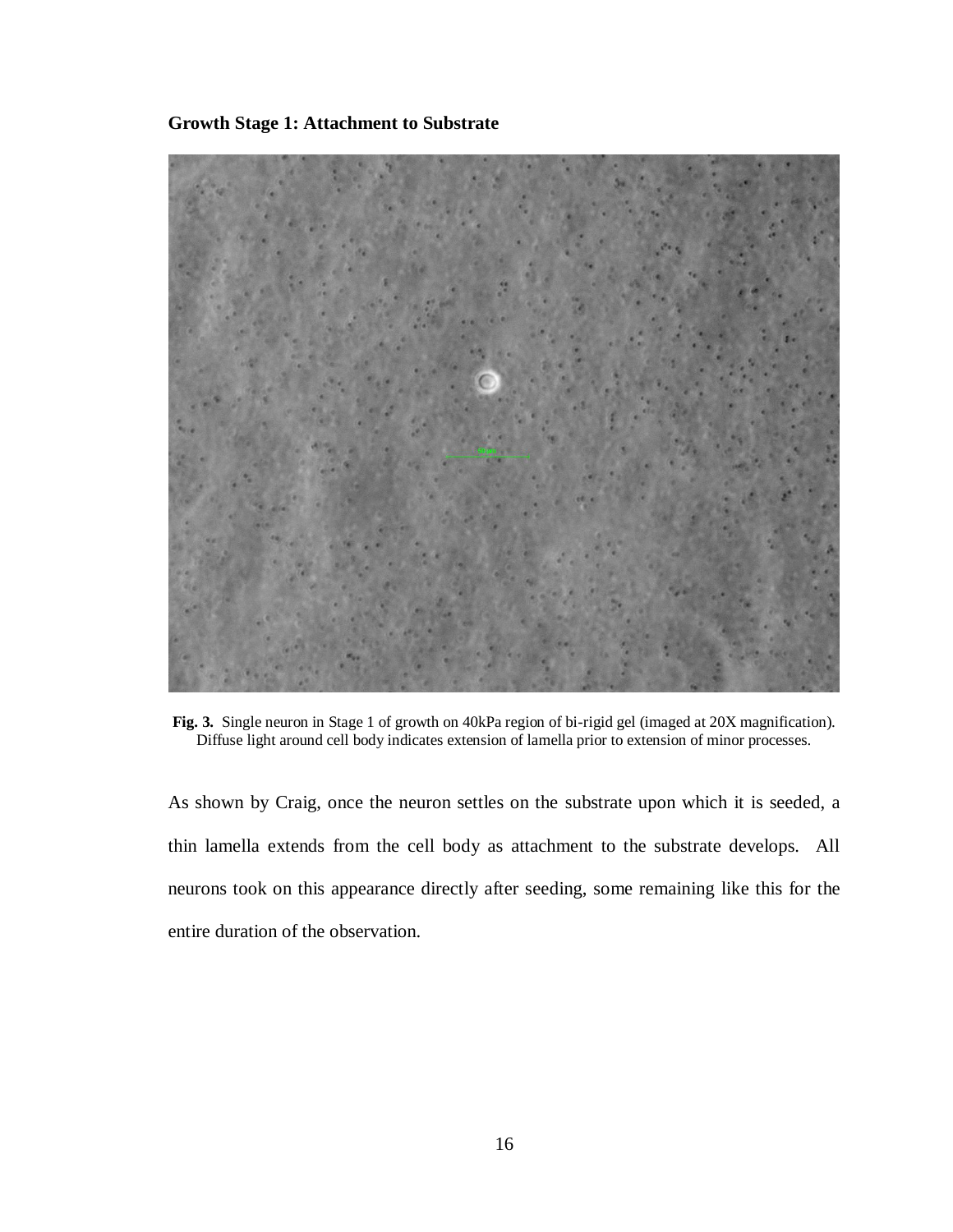**Growth Stage 2: Development of Minor Processes**



**Fig. 4.** Stage 2 neuron on 0.5kPa region at 20X magnification.

The image above image shows the development of minor cellular extensions in many directions characteristic of Stage 2 growth. In later attempts to capture time-lapse imagery of axon differentiation, it is important to image a group of neurons containing as many such neurons as possible, as they are the most likely to enter Stage 3 growth (especially those with one extension distinctly though not greatly longer than the rest).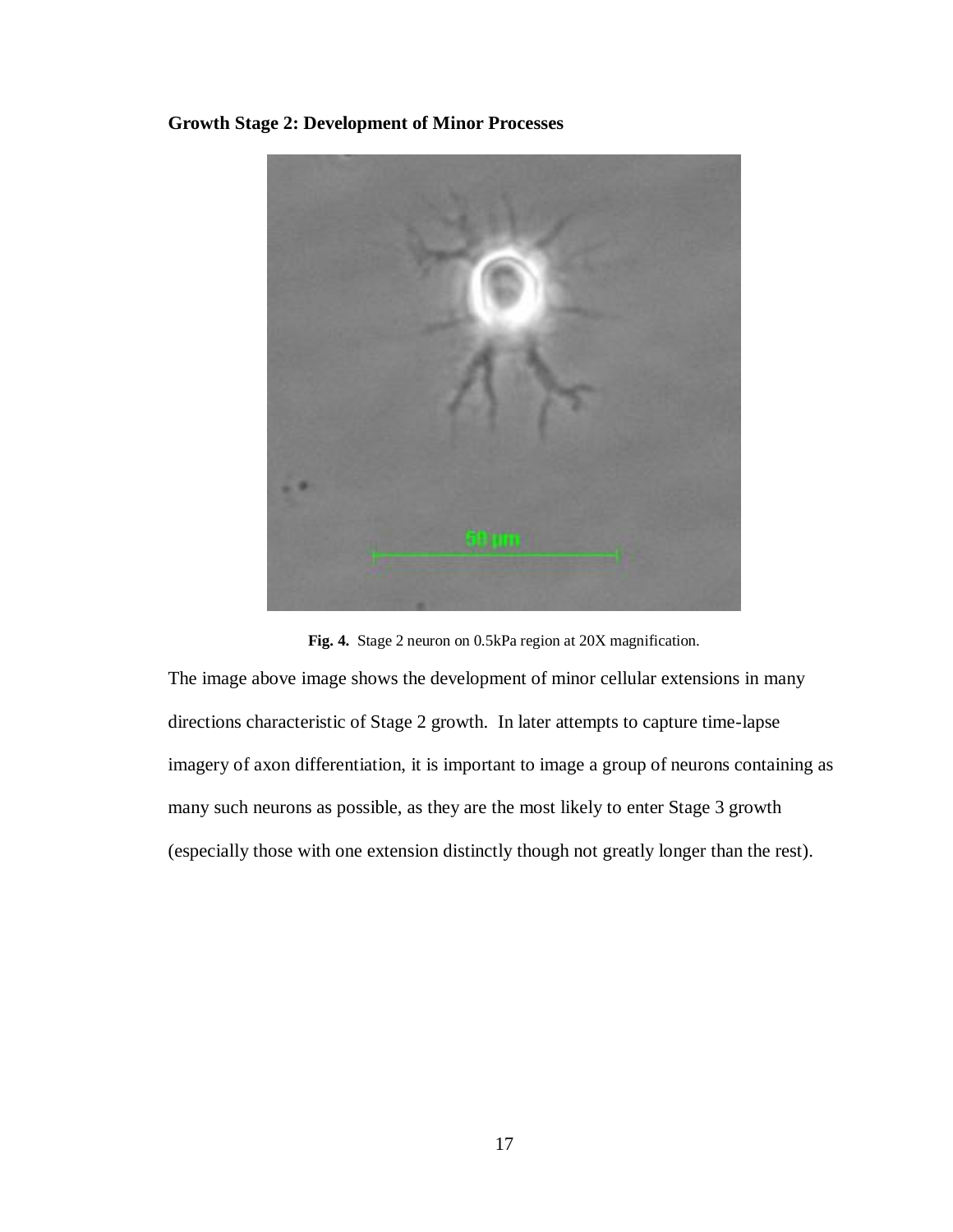

**Growth Stage 3: Differentiation of the Axon**

**Fig. 5.** Stage 3 neuron on 0.5kPa region at 20X magnification.

Figure 5 shows a neuron in Stage 3 of growth, where one of the minor processes has begun to develop into the axon. The axon can be distinguished both by its greater length and by its relatively constant width, in comparison to the more tapered extensions that are dendrites. The image below offers a comparison of Stages 2 and 3.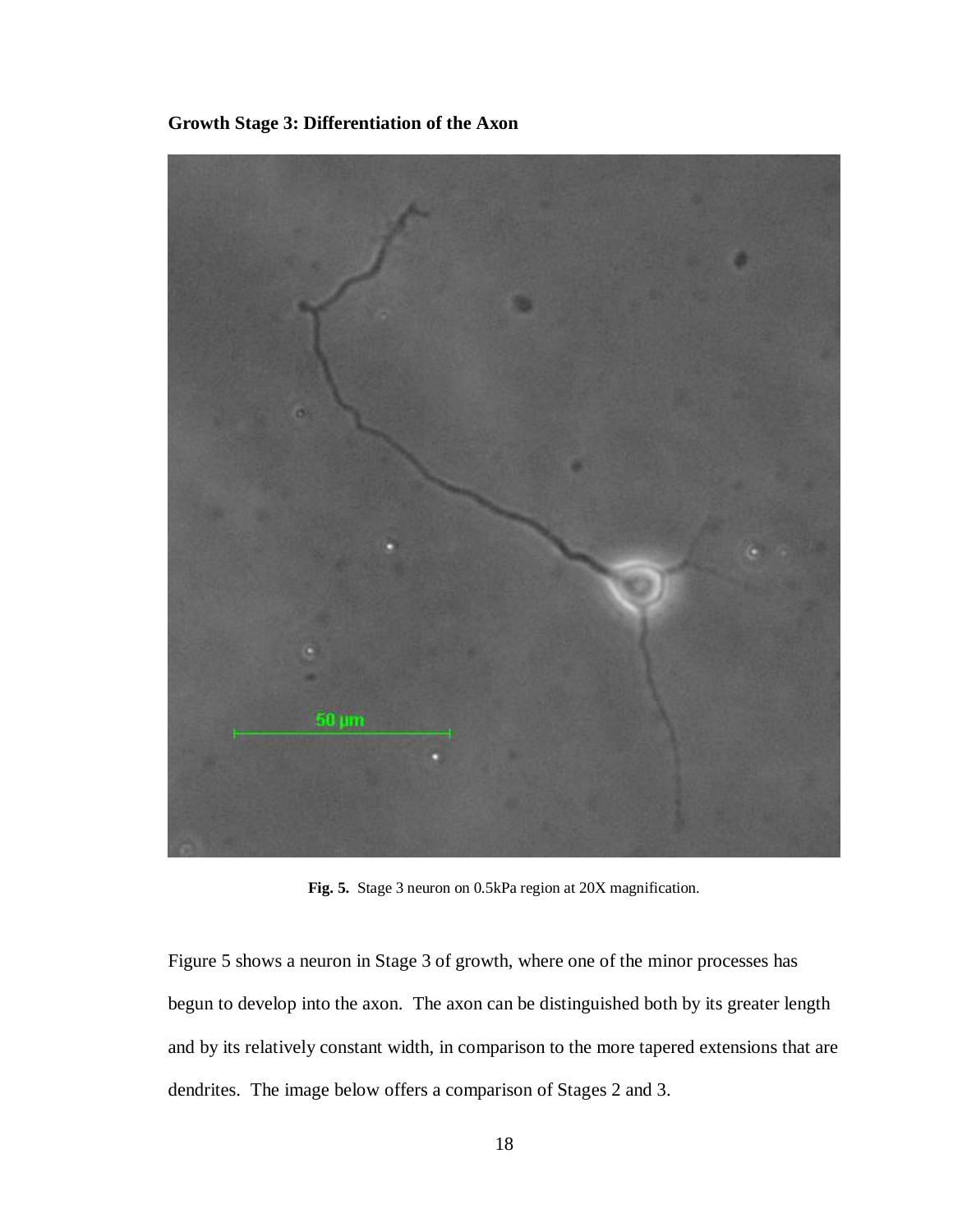

**Fig. 6.** Adjacent Stage 2 and Stage 3 neurons on 0.5kPa region at 20X magnification.



**Growth Stage 3: Maturation of Axon and Dendrites**

**Fig. 7.** Neuron considered to be entering Stage 4 of growth, on 0.5kPa region at 20X magnification. The classification of Stage 4 of growth sin somewhat ambiguous, as a neuron may continue to mature – its processes increasing in length and complexity of branching – for some time. However, the image above shows the more complex structure that the axon can take on as the neuron continues to grow. This highly branched fractal arrangement would allow a single neuron to transmit signals to multiple cells in the native nervous /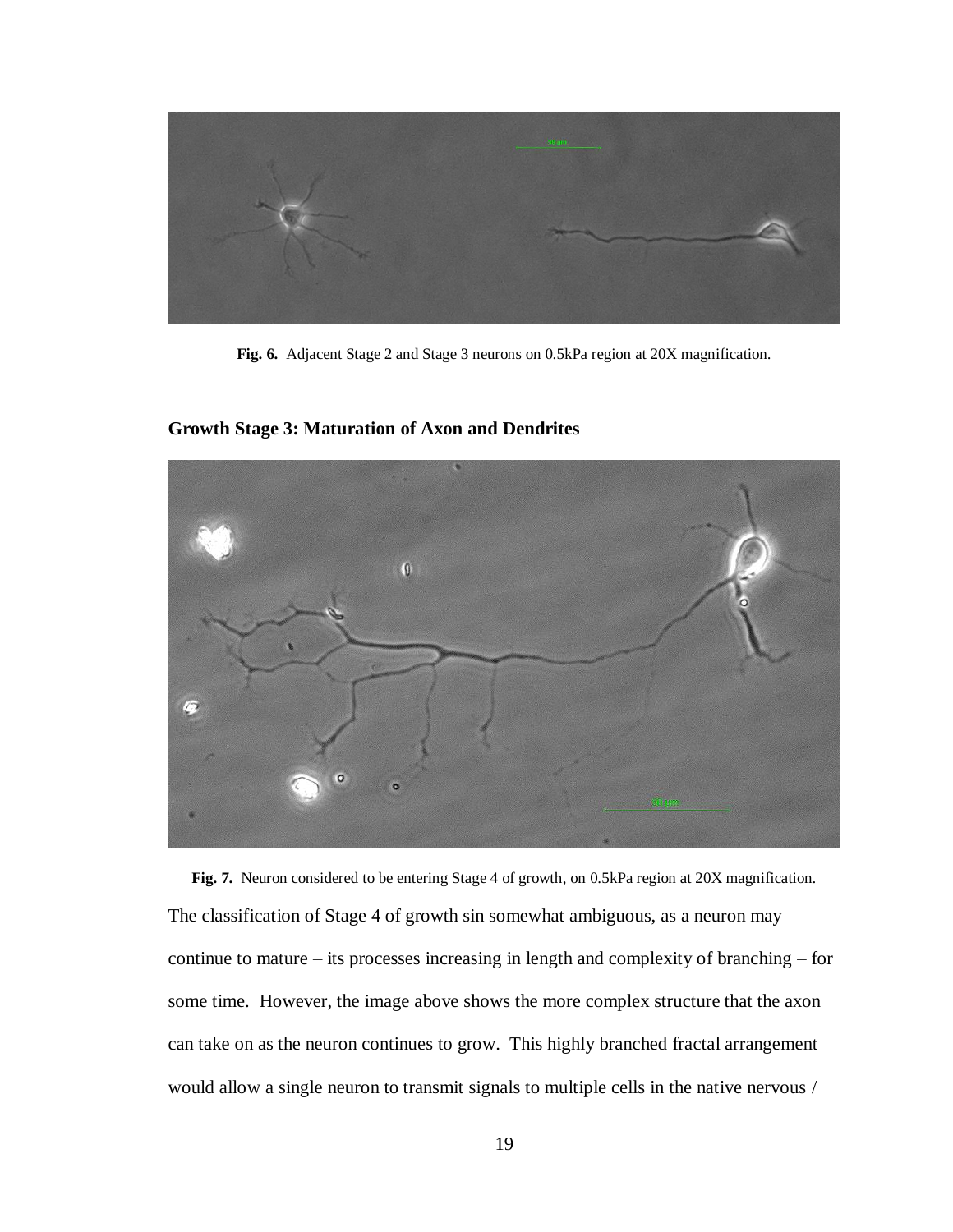

**Fig. 8.** Two maturing Stage 3-4 neurons that appear to be forming a synapse.

## **Quantifying Neuron Growth**

Due to inadequacies in culturing techniques yet to be addressed, the neurons seeded in this experiment only grew for 72 hours before the entire population experience apoptosis, detaching from the substrates. During this time, data collection techniques were developed for the collection of quantitative information on neuron growth in the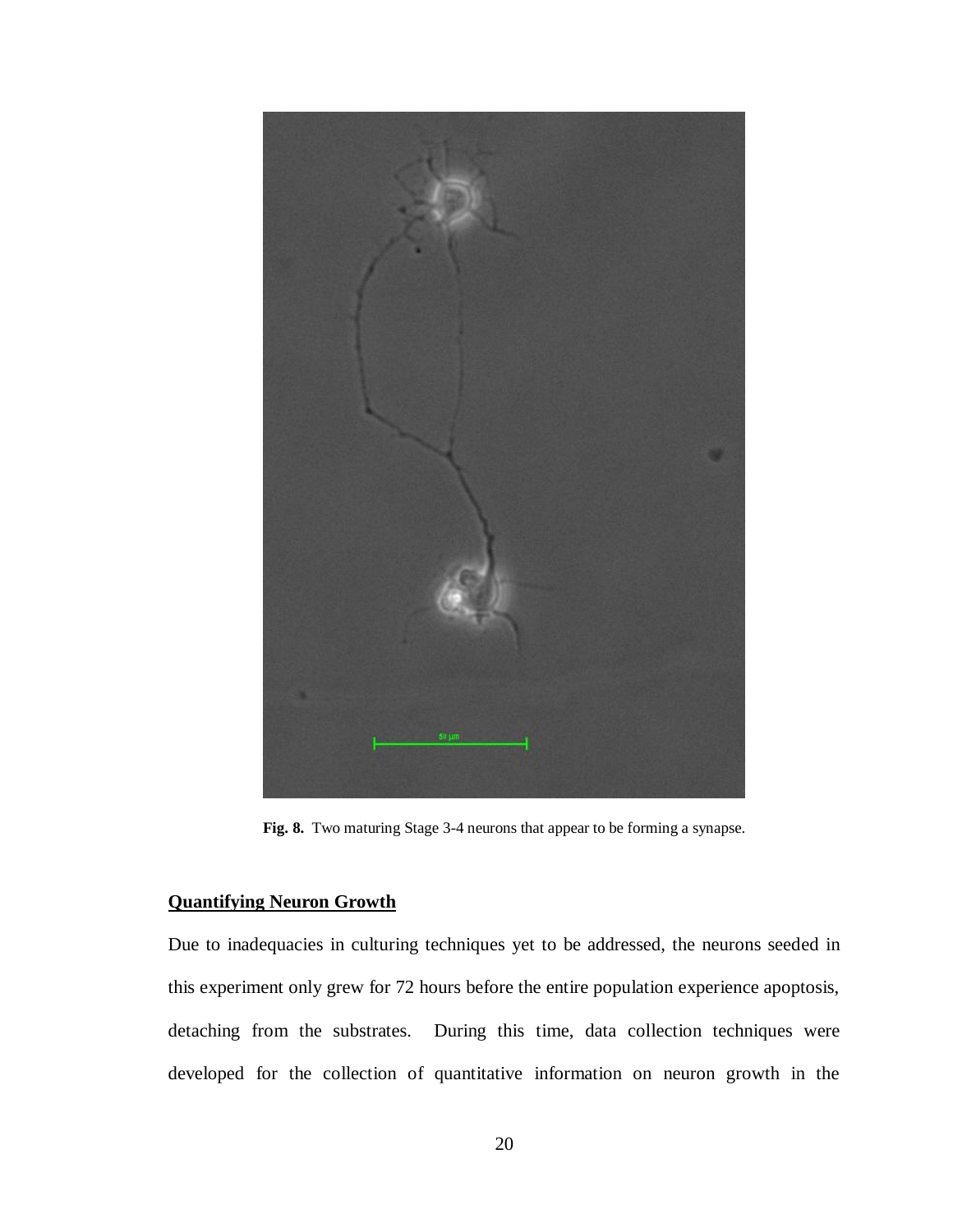following forms. The general hypothesis of this research is that extracellular conditions which correspond to those found *in vivo* will result in optimal neuronal growth. In the case of the stiffness experiment, it is expected that the neurons will grow "better" on softer substrates that are similar to nervous tissue. The focus of the following trials was to develop several ways to characterize "better growth."

#### **Population Statistics**

The means of characterizing "better" or "faster" growth is to determine how at what rate the population of neurons begins to develop axons – what percentage of the population is in each stage of growth after a given time. This was achieved by observing large numbers of neurons on each stiffness and visually determining the number of neurons in each stage of growth based on the characteristics of each stage. Counting was performed by scanning each region of the substrate in a uniform fashion to prevent re-counting, until sample sizes between 100 and 200 neurons for each region were collected. Further statistical significance was gained by repeating the process for three replicate gels. The figures below outline the population statistics for the series of 0.5/40kPa gels observed over three days of growth, with counting performed at 24, 48, and 72 hour time points (each corresponding to a separate panel of the figure respectively). Note that the three columns of like color in each series are data collected for that stiffness region from three replicate gels, and are placed adjacently to show the degree of variance.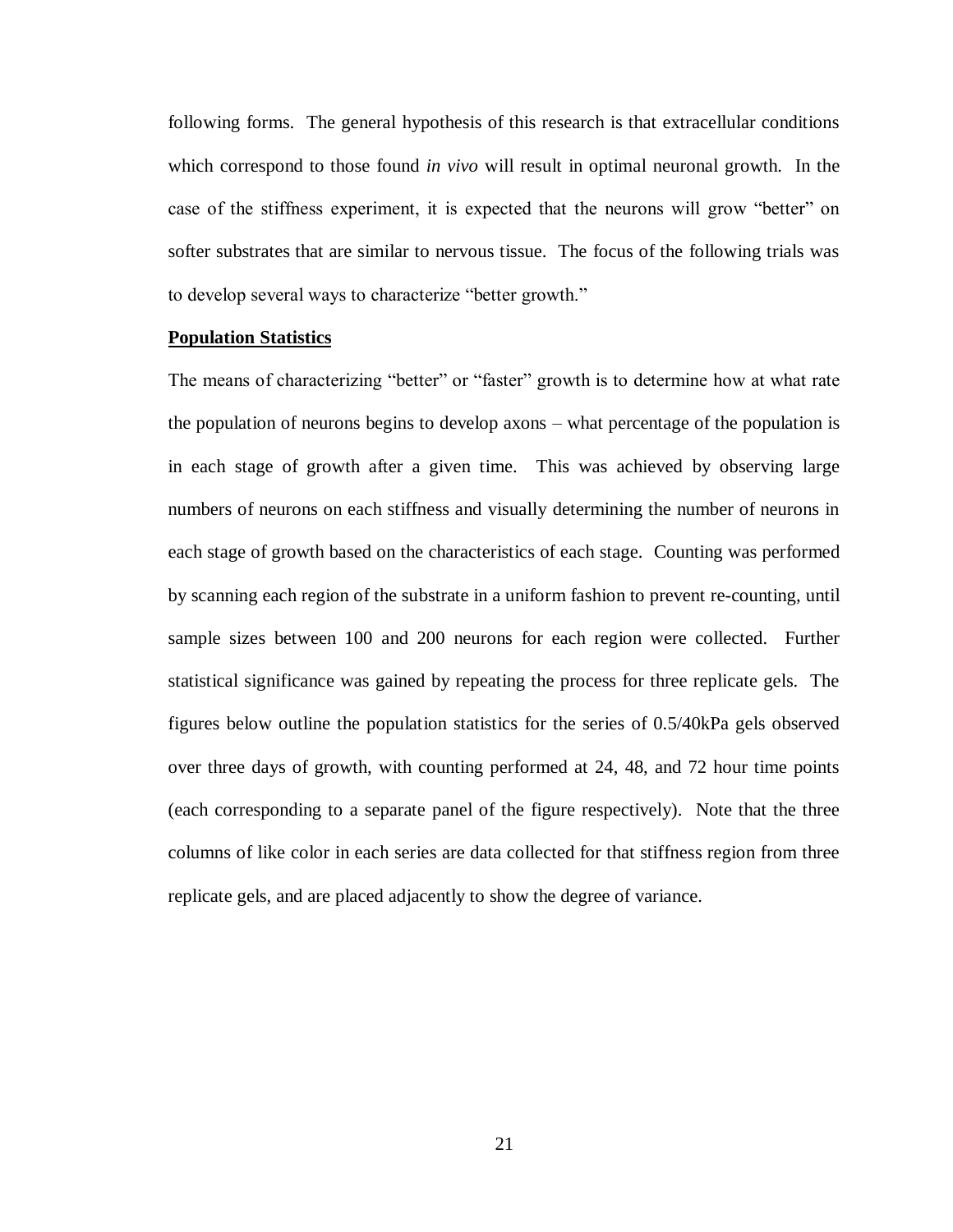

**Fig.9.** Percentage of total number of neurons sampled in each stage of growth after 24, 48, and 72 hours (panel a,b, and c respectively)

The data collected in this population analysis supports the hypothesis that neurons will grow "better" as a collective on soft substrates as opposed to hard – in that more neurons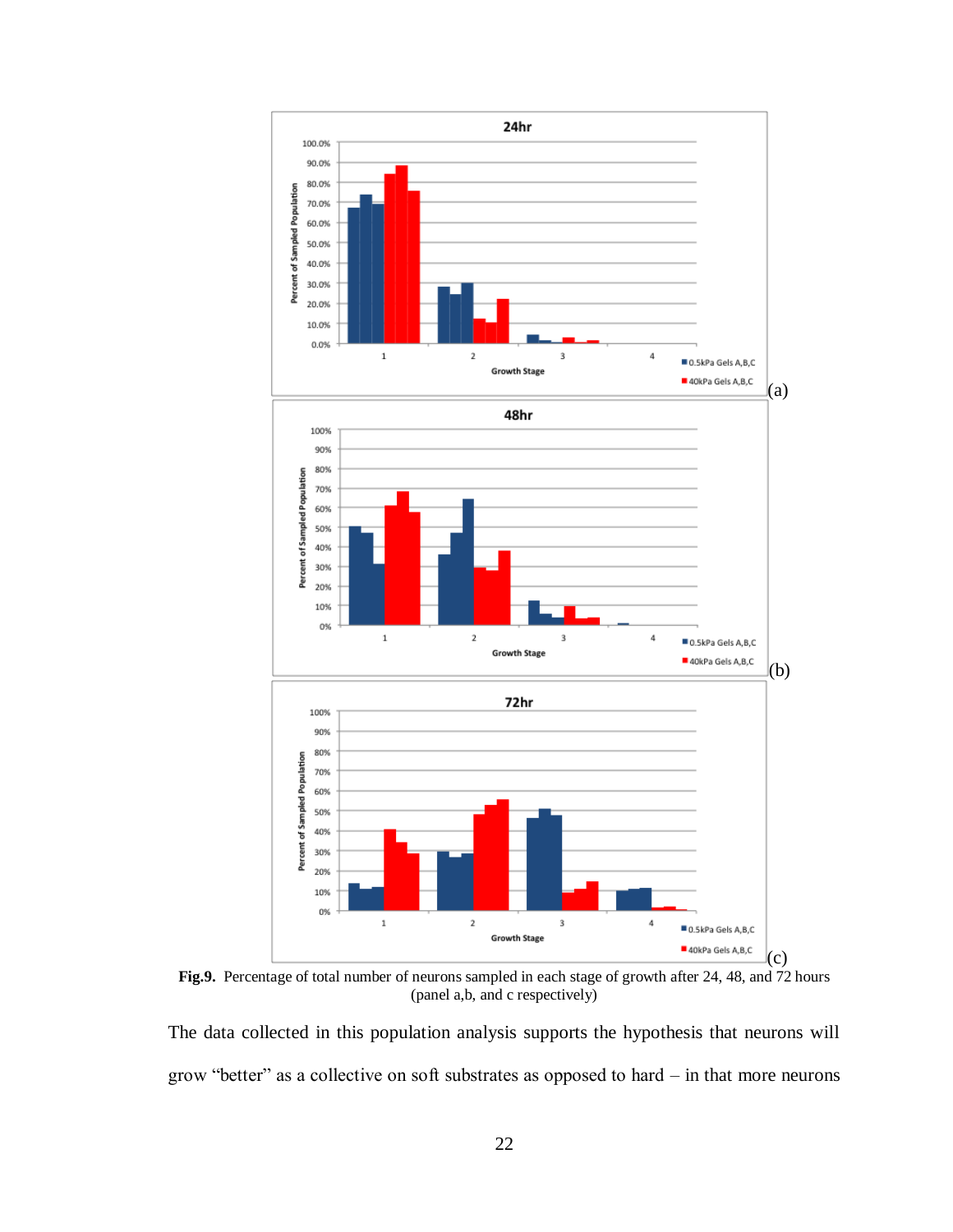will begin to develop axons (transition from Stage 2 to Stage 3 and 4 neurons) as a function. After 24 hours it can be seen in Fig.9.a that although relatively few neurons have begun to mature beyond Stage 1, there are a higher percentage of Stage 2 and 3 neurons on the 0.5kPa substrate than on the 40kPa region, and correspondingly fewer Stage 1 neurons. The y-axis values in each graph represent the percentage of the total number of neurons counted on a gel, averaged for the three replicates. As the population matures 48hr after seeding, Fig.9.b shows that comparatively more neurons enter Stages 2 and 3 on the softer 0.5kPa gel, while the stiffer 40kPa region has more Stage 1 neurons that have yet to differentiate an axon or even extend minor processes. Fig.9.c shows the continuing trend, as the distribution of neurons in each Stage shifts to the right towards fully matured neurons at a comparatively increased rate on the 0.5kPa substrate than on the 40kPa. Unfortunately the neurons did not survive long for either population to consist entirely of Stage 4 neurons, as one might expect would happen, though it is hypothesized that at some time point the distribution of percentages for the 0.5kPa would shift completely to the right while the 40kPa would lag behind. The raw data collected, with associated percentage calculations can be found in the Appendix.

#### **Axon Growth Rates**

The second means of characterizing "better" growth developed in this project is compare the actual rate of growth of an axon as it develops. It is hypothesized that not only will a population of neurons begin to develop axons more rapidly on softer substrates, but that these developing axons will actually grow at an increased rate in comparison to stiffer substrates. Since the growth of the axon involves the extension of the growth cone at its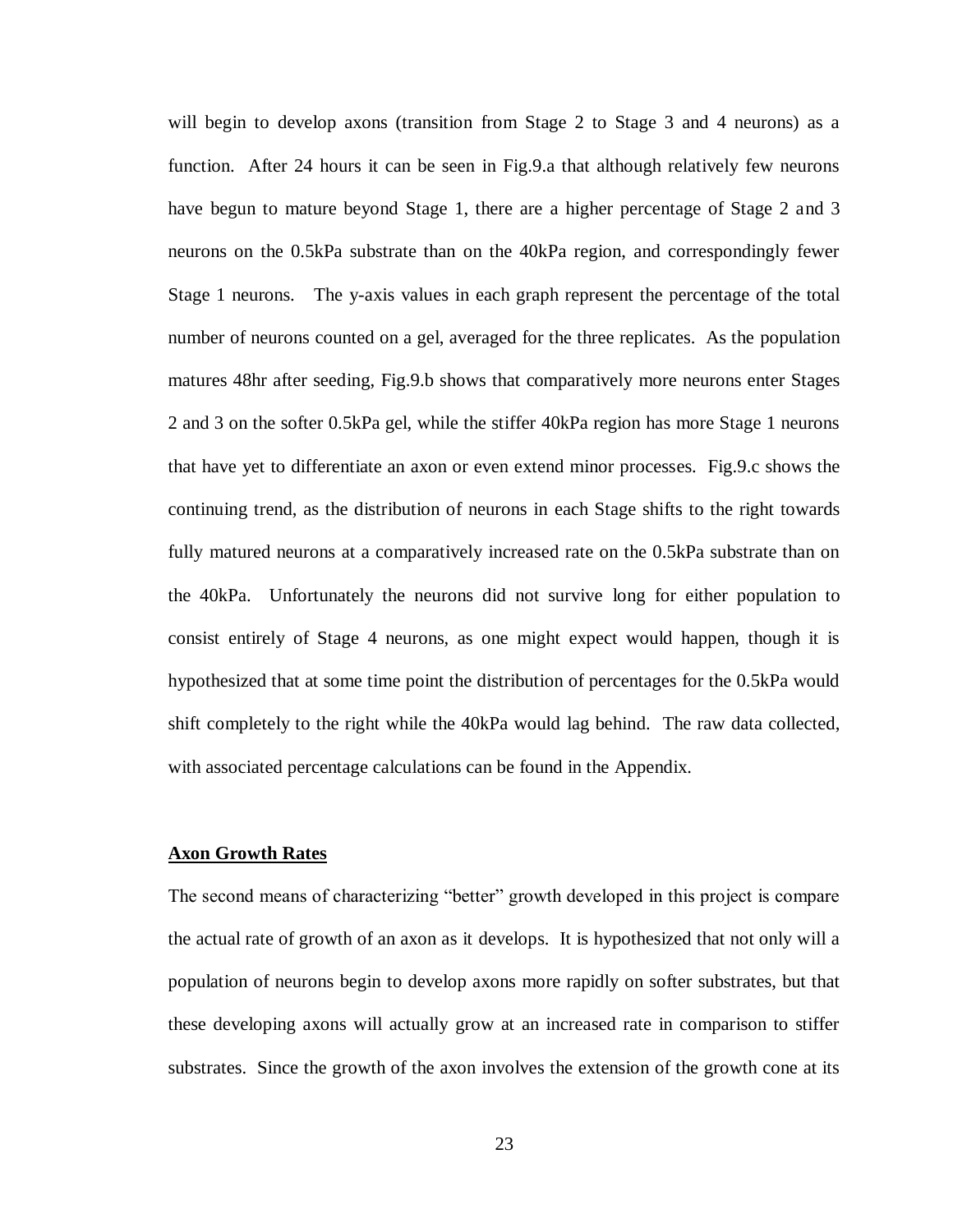terminus across the substrate, it follows that the mechanical properties of the substrate with which the growth cone interacts have an effect on the rate of axon extension. In order to confirm this hypothesis, many neurons would need to be observed while the axon is differentiating. This must be accomplished via time-lapse imagery with the inverted microscope, since axon growth during the transition to Stage 3 happens on the order of several hours. Unfortunately, adequate numbers of neurons could not be grown to collect any meaningful amount of data comparing the soft and stiff substrates. This portion of the experiment served instead as a proof of methods, in that for a few collections of adequately dense neuron populations time-lapse imagery was successfully recorded with enough resolution to track the extension of minor neurites into axons in the case of a few cells. Imaging software was then employed to measure the starting and ending length of a specific axon over a given amount of time, and a growth rate could be calculated simply as the amount of growth divided by the amount of time the axon grew. To identify typical values and give some perspective of the scale of this growth, two neurons were successfully analyzed in this manner, yielding axon growth rates of approximately 8-10 µm/hr. A summation of the raw data involved in these calculations can be found in the Appendix.

#### **Neuron Interaction with Rigidity and Adhesivity Boundaries**

The final and most novel type of data this experiment set out to collect was to quantify and characterize the response of developing neurons to the distinct border between regions of stiffness or adhesivity. Since the substrates were carefully prepared to present these changes in either stiffness or ligand density on a scale appreciable by the individual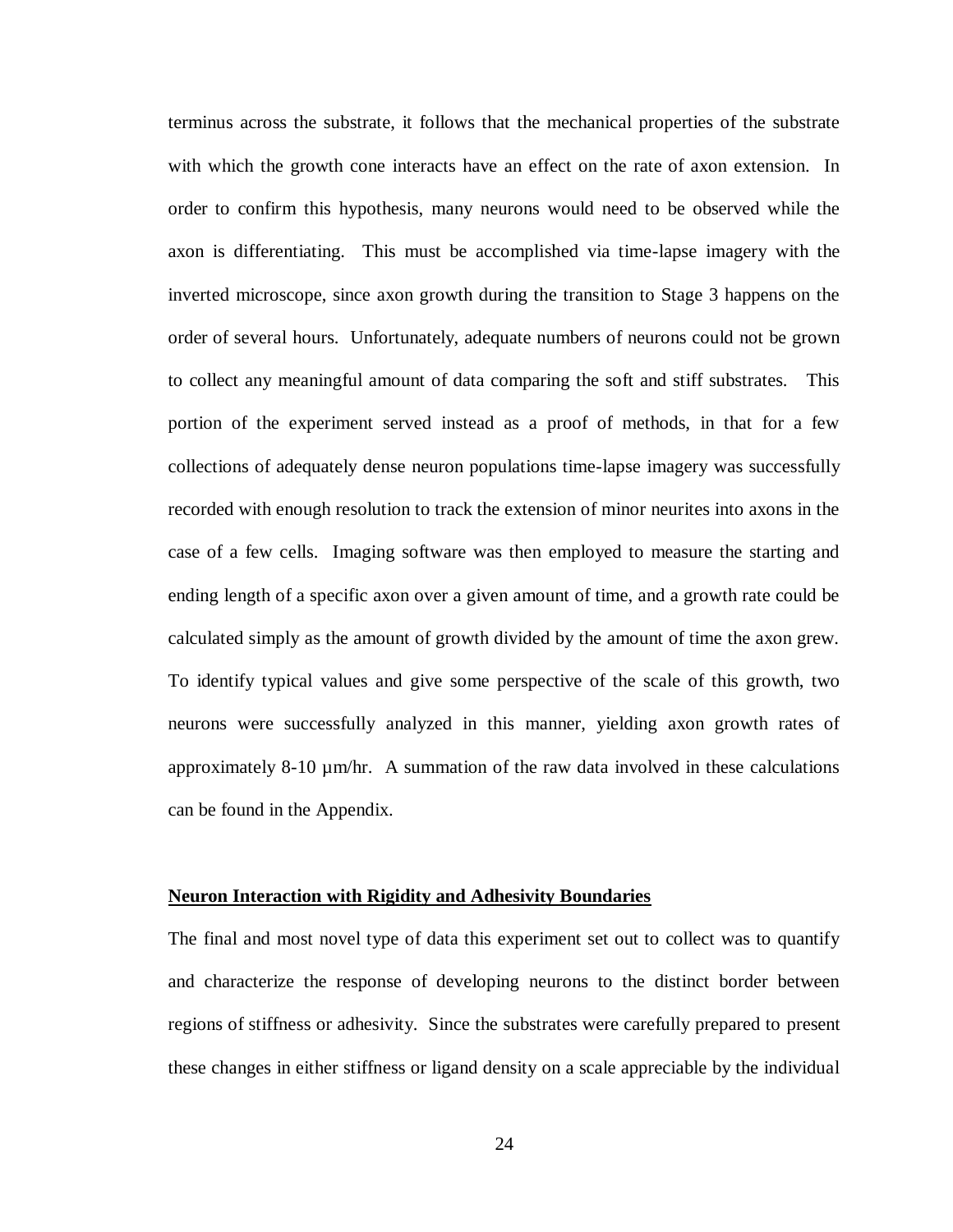neural cell, it was hoped that some response to this change could be observed. Unfortunately, the sparse distributions of cells that survived the revival and seeding did not provide adequate opportunity to make such observations and this goal will have to be passed on to future researchers in this ongoing endeavor.

#### **Discussion**

While problems with the culturing of neurons at consistent densities for longer than 72 hours prevented the collection of some forms of data, the accomplishments thus far are promising for future efforts. Firstly, the development synthesis techniques for novel 'birigid' and 'bi-adhesive' substrates will allow future researchers on the project to expose cultured to a wide range of conditions, maximize the amount of data that can be collected with one cell line, and hopefully to observe the response of neurons to these novel boundaries between different conditions. The data that was gleaned from the neurons cultured does seem to validate initial hypotheses – with specific regard to the response of the population of neurons as a collective to different rigidities - and serve to further motivate future effort. While other data collection efforts were hindered by insufficient population densities, significant work was accomplished in developing methods for quantitative analysis of neuronal growth that can be utilized in future efforts to create a more complete understanding of how neuron axonal growth is influenced by substrate stiffness and adhesivity.

Looking towards the future, it is clear that culturing techniques must first be refined in order to provide consistently dense populations of neurons that will grow to full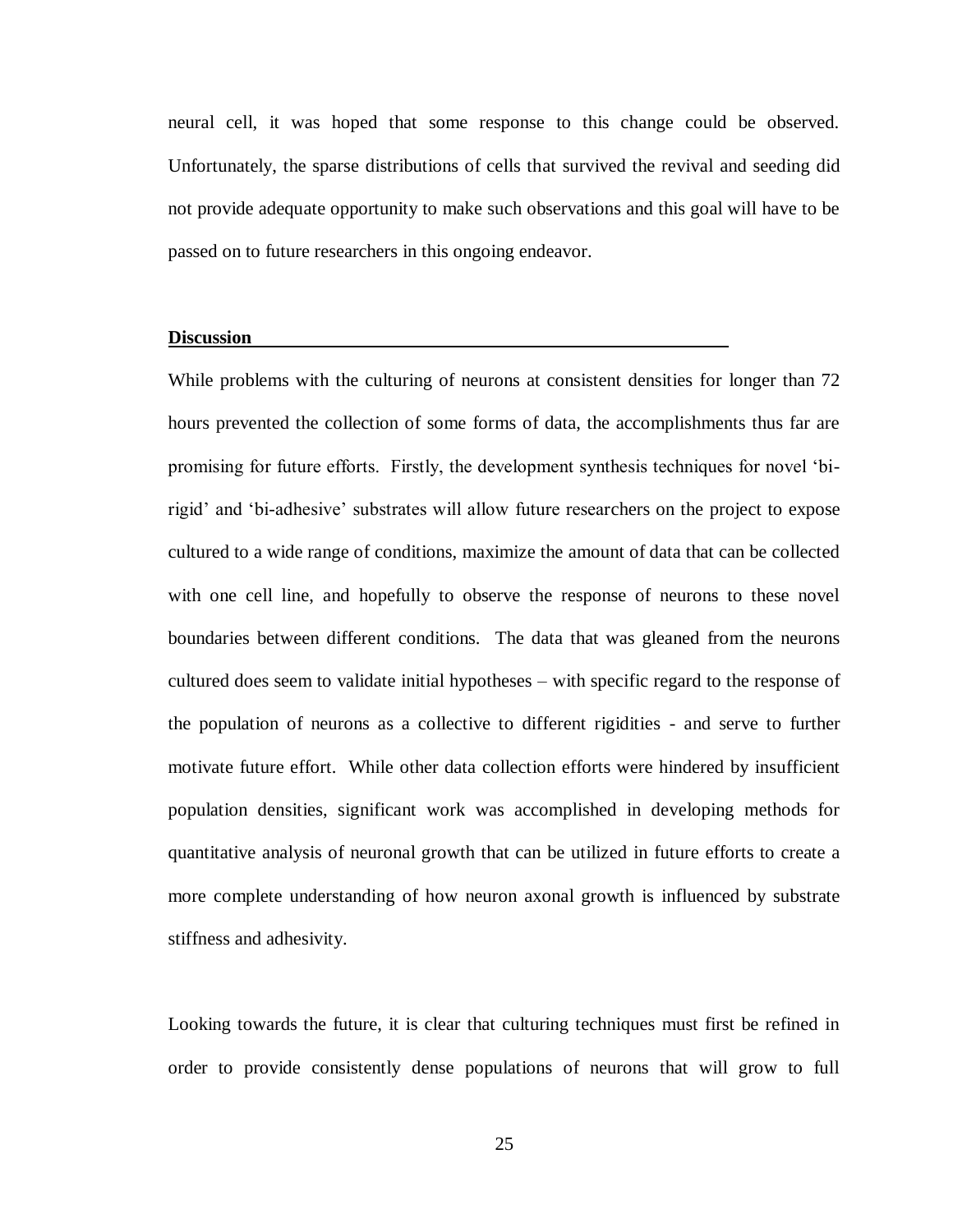maturation. While Meberg [9] reports that only 2/3 of revived-from-frozen neurons will be viable upon seeding, this percentage may be even lower if some aspect of short-term culture has been overlooked or if these frozen neuron stocks require specific considerations.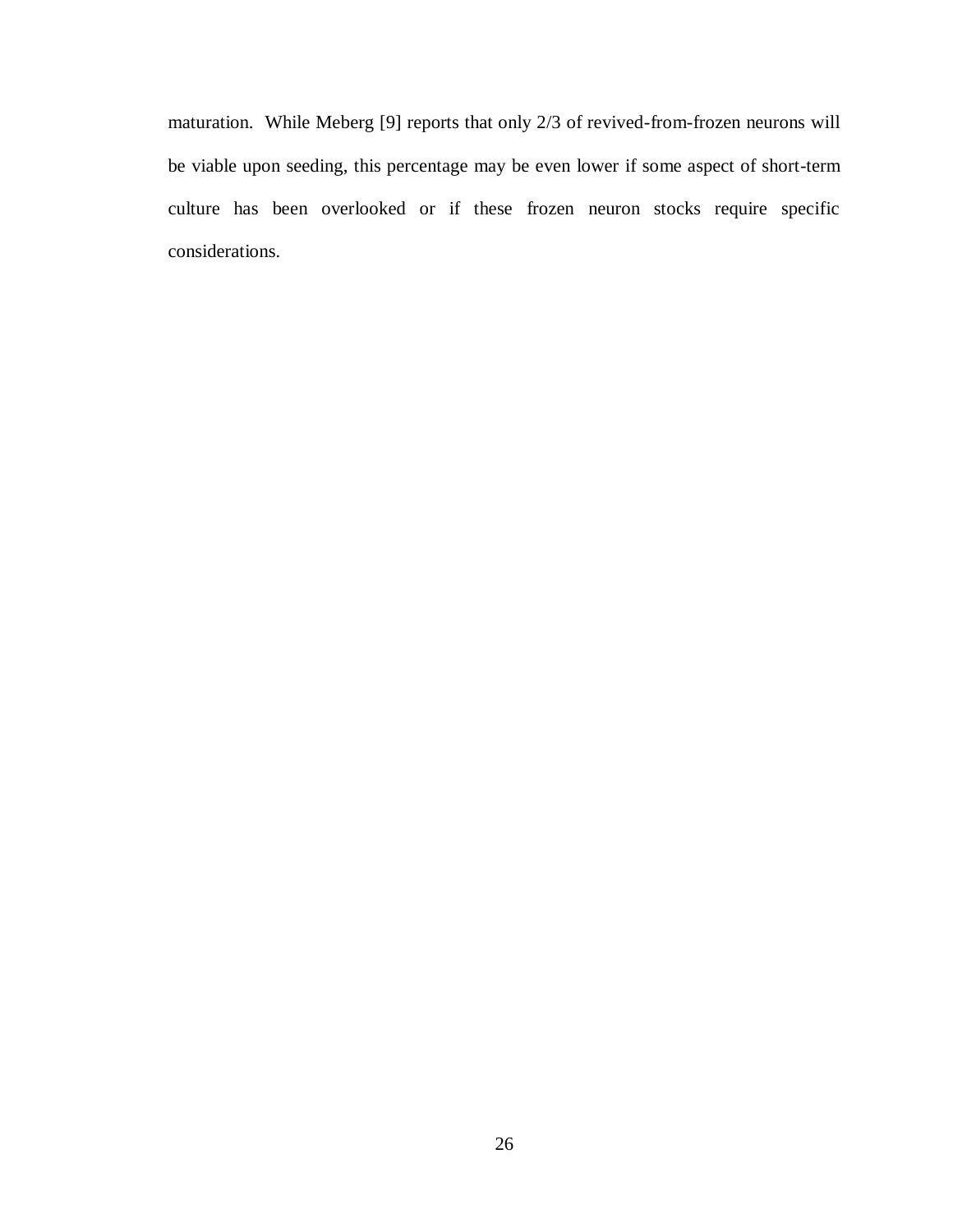## **References**

[1] Georges, Penelope, et al. "Matrices with Compliance Comparable to that of Brain Tissue Select Neuronal over Glial Growth in Mixed Cortical Cultures." *Biophysical Journal* 90 (2006): 3012-3018.

[2] A.P. Balgude, X. Yu, A. Szymanski, R.V. Bellamkonda. "Neurons and Neural Growth." *Biomaterials* 22 (2001) 1077-1084.

[3] Tessier-Levigne, M. & Goodman, C.S. "The Molecular Biology of Axon Guidance." *Science* 274 (1996) 1123-1133.

[4] Bradke, F. & Dotti, C.G. "The Role of Local Actin in Axon Formation." *Science* 283 (1999) 1931-1934.

[5] Esch, T., Lemmon, V. & Banker, G. *J.* "The Oriented Emergence of Axons form Retinal Ganglion Cells is Directed by Laminin Contact In Vivo." *Neurosci.* 19 (1999) 64176426.

[6] Farabee, Michael J. "An On-Line Biology Book." *An On-Line Biology Book*. Estrella Mountain Community College, 22 June 2001. Web. 28 May 2012. <http://www.emc.maricopa.edu/faculty/farabee/biobk/biobooktoc.html>.

[7] Stefanie, Kaech, and Banker Gary. "Culturing Hippocampal Neurons." *Nature Protocols* 1.5 (2006): 2406-415.

[8] Craig, A.M. and Banker, Gary. "Neuronal Polarity." *Annual Review Neuroscience* 17 (1994): 267-310.

[9] Meberg, Peter and Miller, Matthew. "Culturing Hippocampal and Cortical Neurons." *Methods in Cell Biology* 71 (2003) Chapter 7, 111-127.

[10] Pelham, J. and Wang, Y. "Cell locomotion and focal adhesions are regulated by substrate flexibility." *Proceedings of the National Academy of Sciences* 94 (1997): 13661-13665.

[11] Georges, Penelope C, Et. Al. "Tuning the Elasticity of Biopolymer Gels for Optimal Wound Healing." *Mater. Res. Soc. Symp. Proc.* 897E (2006): 01.1-1.6.

[12] L.A. Flanagan, Y.E. Ju, B. Marg, M. Osterfield, P.A. Jenmey. "Soft biological materials and their impact on cell function." *Neuroreport* 13 (2002) 877-887.

[13] Yu, Laura, et al. "Promoting neuron adhesion and growth." *Materials Today.* 11 (2008): 36-43.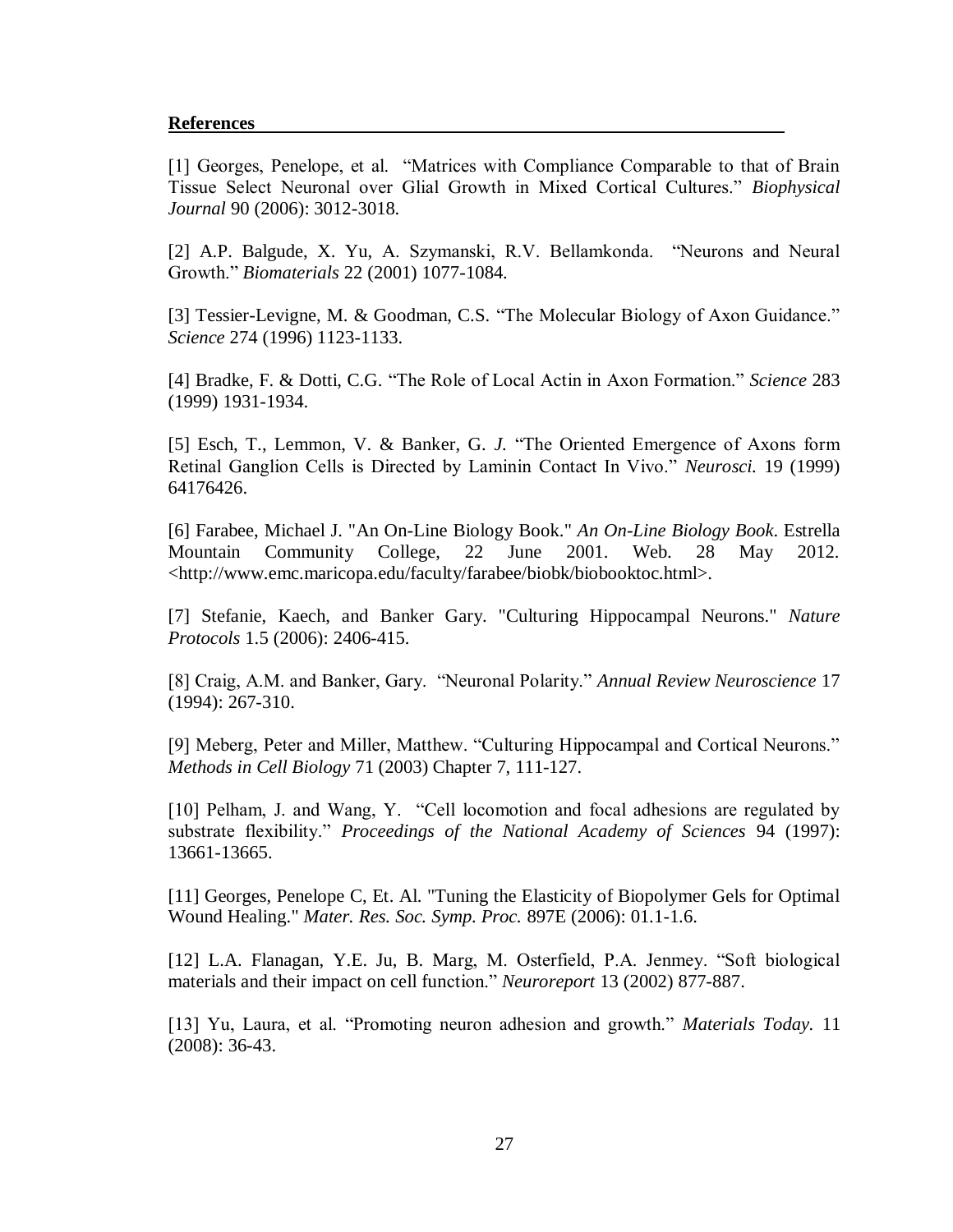[14] Selak, I., et al. "Laminin Promotes Cerebellar Granule Cells Migration in vitro and is Synthesized by Cultured Astrocytes." *Developmental Neuroscience* 7 (1985): 278.

[15] Liesi, P., et al. "Domain-specific antibodies against the B2 chain of laminin inhibit neuronal migration in the neonatal rat cerebellum." *Journal of Neuroscience Res.* 40 (1995): 199.

[16] Kostic, Ana, et al. "RPTP $\alpha$  is required for rigidity-dependent inhibition of extension and differentiation of hippocampal neurons." *Journal of Cell Science* 120 (2007): 3895- 3904.

[17] Dertinger, Stephan, et al. "Gradients of substrate-bound laminin orient axonal specification of neurons." *Proceedings of the National Academy of Sciences* 99 (2002): 12542-12547.

[18] Tse, Justin and Engler, Adam. "Preparation of Hydrogel Substrates with Tunable Mechanical Properties." *Current Protocols in Cell Biology* (2010): 10.16.1-10.16.16.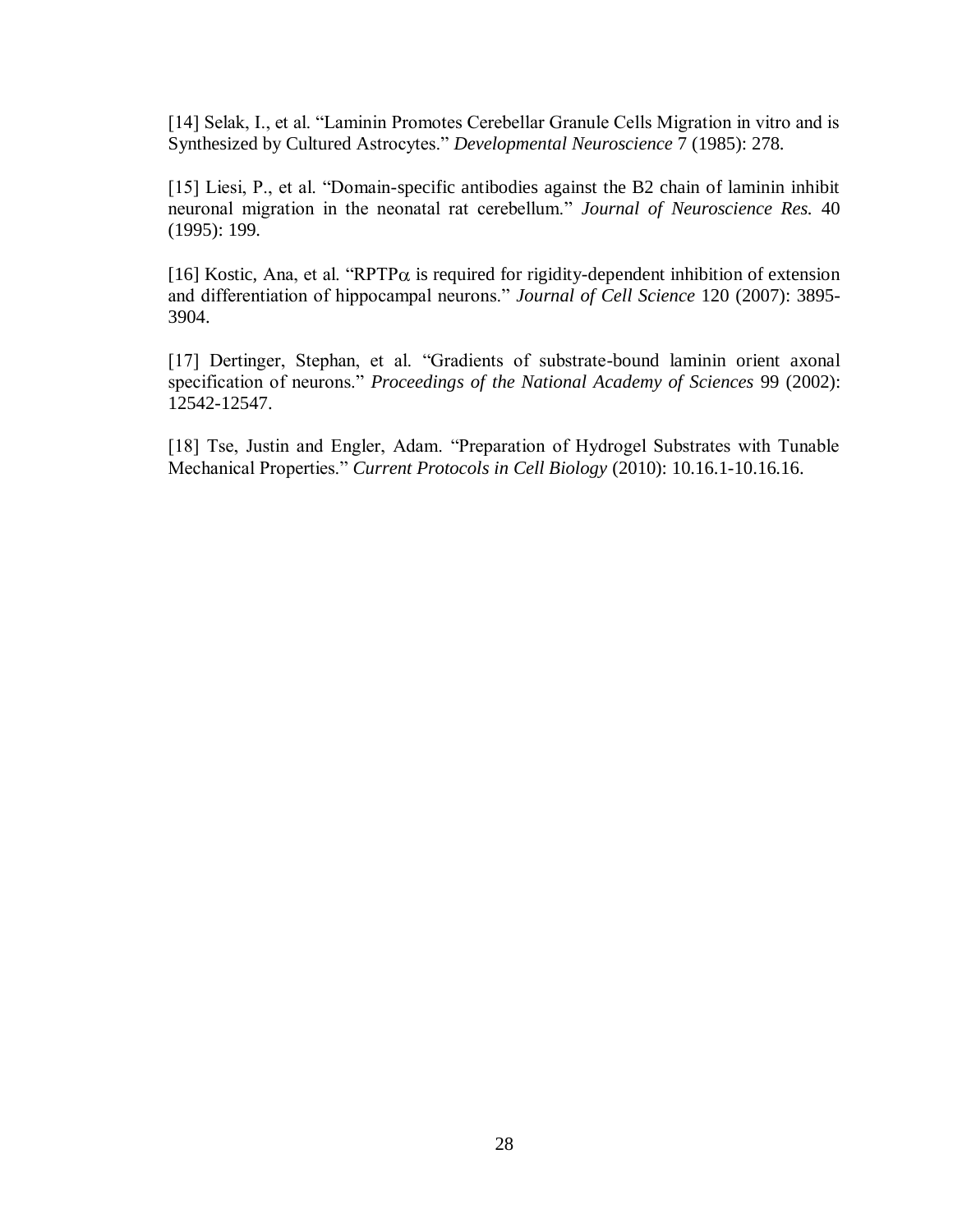|  |  | <b>Table 1: Population Statistics Raw Data</b> |  |
|--|--|------------------------------------------------|--|
|  |  |                                                |  |

| <b>Population Statistics by Count</b> |     |         |         |         |         |       |
|---------------------------------------|-----|---------|---------|---------|---------|-------|
|                                       | Gel | Stage 1 | Stage 2 | Stage 3 | Stage 4 | Total |
|                                       | А   | 76      | 32      |         | 0       | 113   |
| 0.5kPa                                | в   | 87      | 29      |         | ο       | 118   |
|                                       |     | 85      | 37      |         | 0       | 123   |
|                                       | А   | 107     | 16      |         | 0       | 127   |
| 40kPa                                 |     | 101     | 12      |         | O       | 114   |
|                                       |     | 92      | 27      |         | 0       | 121   |

| <b>Population Statistics by Percentage</b> |     |         |         |         |         |  |
|--------------------------------------------|-----|---------|---------|---------|---------|--|
|                                            | Gel | Stage 1 | Stage 2 | Stage 3 | Stage 4 |  |
|                                            | д   | 67.3%   | 28.3%   | 4.4%    | 0.0%    |  |
| 0.5kPa                                     | B   | 73.7%   | 24.6%   | 1.7%    | 0.0%    |  |
|                                            | r   | 69.1%   | 30.1%   | 0.8%    | 0.0%    |  |
|                                            | AVG | 70.0%   | 27.7%   | 2.3%    | 0.0%    |  |
|                                            | А   | 84.3%   | 12.6%   | 3.1%    | 0.0%    |  |
| 40kPa                                      | B   | 88.6%   | 10.5%   | 0.9%    | 0.0%    |  |
|                                            | c   | 76.0%   | 22.3%   | 1.7%    | 0.0%    |  |
|                                            | AVG | 83.0%   | 15.1%   | 1.9%    | 0.0%    |  |

| <b>Population Statistics by Count</b> |     |         |         |         |         |       |  |
|---------------------------------------|-----|---------|---------|---------|---------|-------|--|
|                                       | Gel | Stage 1 | Stage 2 | Stage 3 | Stage 4 | Total |  |
|                                       |     | 57      | 41      | 14      |         | 113   |  |
| 0.5kPa                                |     | 55      | 55      |         |         | 117   |  |
|                                       |     | 39      | 80      | b.      | α       | 124   |  |
|                                       |     | 77      | 37      | 12      | 0       | 126   |  |
| 40kPa                                 |     | 80      | 33      |         |         | 117   |  |
|                                       |     | 76      | 50      |         | 0       | 131   |  |

| <b>Population Statistics by Percentage</b> |     |         |         |         |         |  |
|--------------------------------------------|-----|---------|---------|---------|---------|--|
|                                            | Gel | Stage 1 | Stage 2 | Stage 3 | Stage 4 |  |
|                                            | А   | 50%     | 36%     | 12%     | 1%      |  |
| 0.5kPa                                     | в   | 47%     | 47%     | 6%      | 0%      |  |
|                                            |     | 31%     | 65%     | 4%      | 0%      |  |
|                                            | AVG | 43%     | 49%     | 7%      | 0%      |  |
|                                            | А   | 61%     | 29%     | 10%     | 0%      |  |
| 40kPa                                      | B   | 68%     | 28%     | 3%      | 0%      |  |
|                                            |     | 58%     | 38%     | 4%      | 0%      |  |
|                                            | AVG | 63%     | 32%     | 6%      | 0%      |  |

| <b>Population Statistics by Count</b> |     |         |         |         |         |       |  |
|---------------------------------------|-----|---------|---------|---------|---------|-------|--|
|                                       | Gel | Stage 1 | Stage 2 | Stage 3 | Stage 4 | Total |  |
|                                       |     | 14      | 30      | 47      | 10      | 101   |  |
| 0.5kPa                                | в   | 12      | 29      | 55      | 12      | 108   |  |
|                                       |     | 16      | 38      | 63      | 15      | 132   |  |
|                                       | А   | 55      | 65      | 12      |         | 134   |  |
| 40kPa                                 | в   | 50      | 77      | 16      |         | 146   |  |
|                                       |     | 41      | 80      | 21      |         | 143   |  |

| <b>Population Statistics by Percentage</b> |     |                                          |     |     |     |  |  |  |
|--------------------------------------------|-----|------------------------------------------|-----|-----|-----|--|--|--|
|                                            | Gel | Stage 2<br>Stage 1<br>Stage 3<br>Stage 4 |     |     |     |  |  |  |
|                                            | д   | 14%                                      | 30% | 47% | 10% |  |  |  |
| 0.5kPa                                     | в   | 11%                                      | 27% | 51% | 11% |  |  |  |
|                                            |     | 12%                                      | 29% | 48% | 11% |  |  |  |
|                                            | AVG | 12%                                      | 28% | 48% | 11% |  |  |  |
|                                            | A   | 41%                                      | 49% | 9%  | 1%  |  |  |  |
| 40kPa                                      | в   | 34%                                      | 53% | 11% | 2%  |  |  |  |
|                                            |     | 29%                                      | 56% | 15% | 1%  |  |  |  |
|                                            | AVG | 35%                                      | 52% | 12% | 1%  |  |  |  |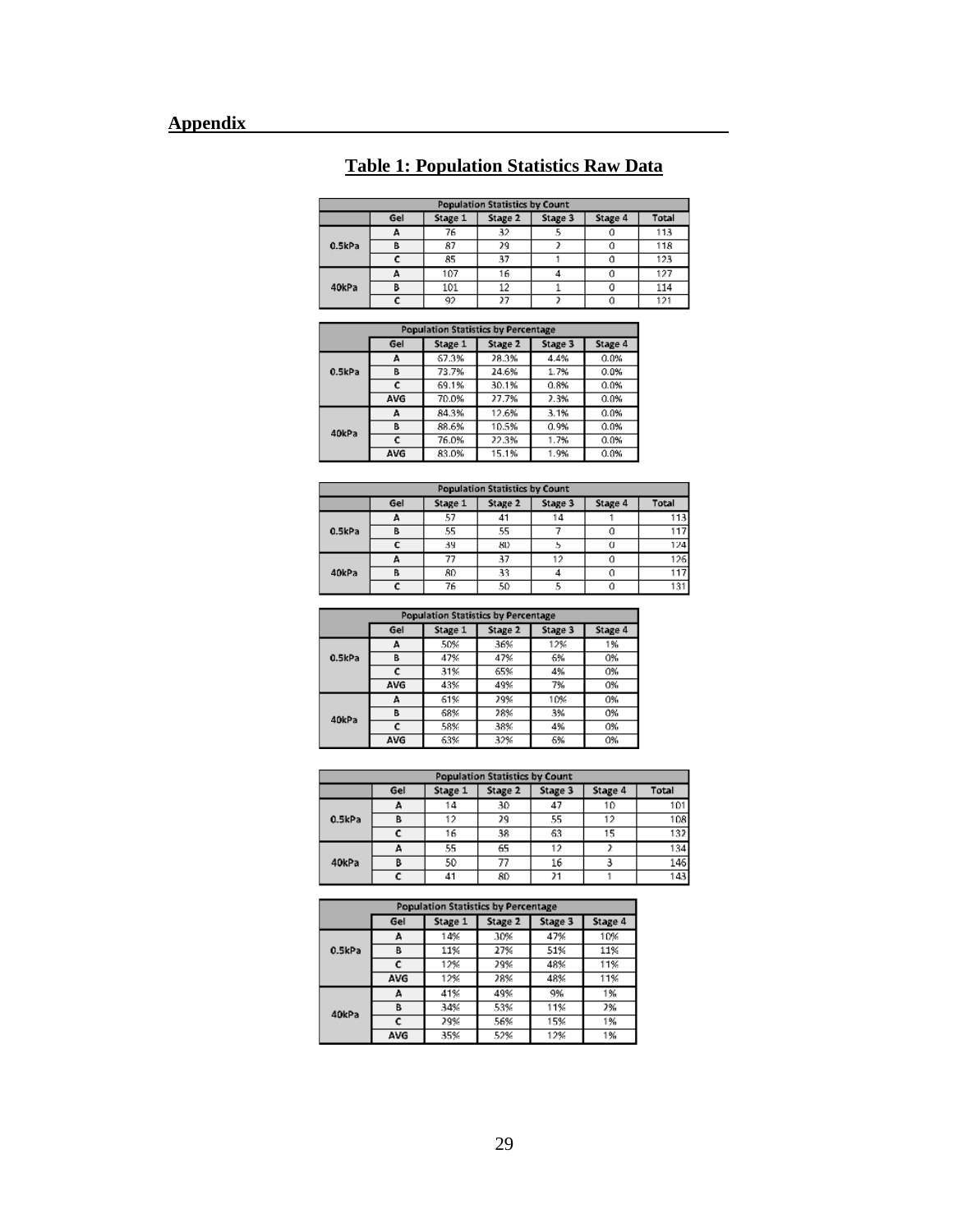## **Table 2: Growth Rate Raw Data**

| TotaliTime |  |
|------------|--|
| $3.63$ thr |  |

| <b>Neuronill</b>     |                      |  |
|----------------------|----------------------|--|
| Timed <sub>s</sub> ) | Length $(\mu m)$     |  |
|                      | 9.35                 |  |
| 13085                | 48.05                |  |
| GrowthRate           |                      |  |
| 0.0030               | $\mu$ m/s            |  |
| 10.6                 | $\frac{1}{\mu m/hr}$ |  |

| <b>Neuroniz</b>      |                         |  |
|----------------------|-------------------------|--|
| Timed <sub>s</sub> ) | Length $(\mu m)$        |  |
|                      | 126.8                   |  |
| 13085                | 155.35                  |  |
| GrowthRate           |                         |  |
| 0.0022               | µm/s<br> µ <b>m/</b> hr |  |
| 7.9                  |                         |  |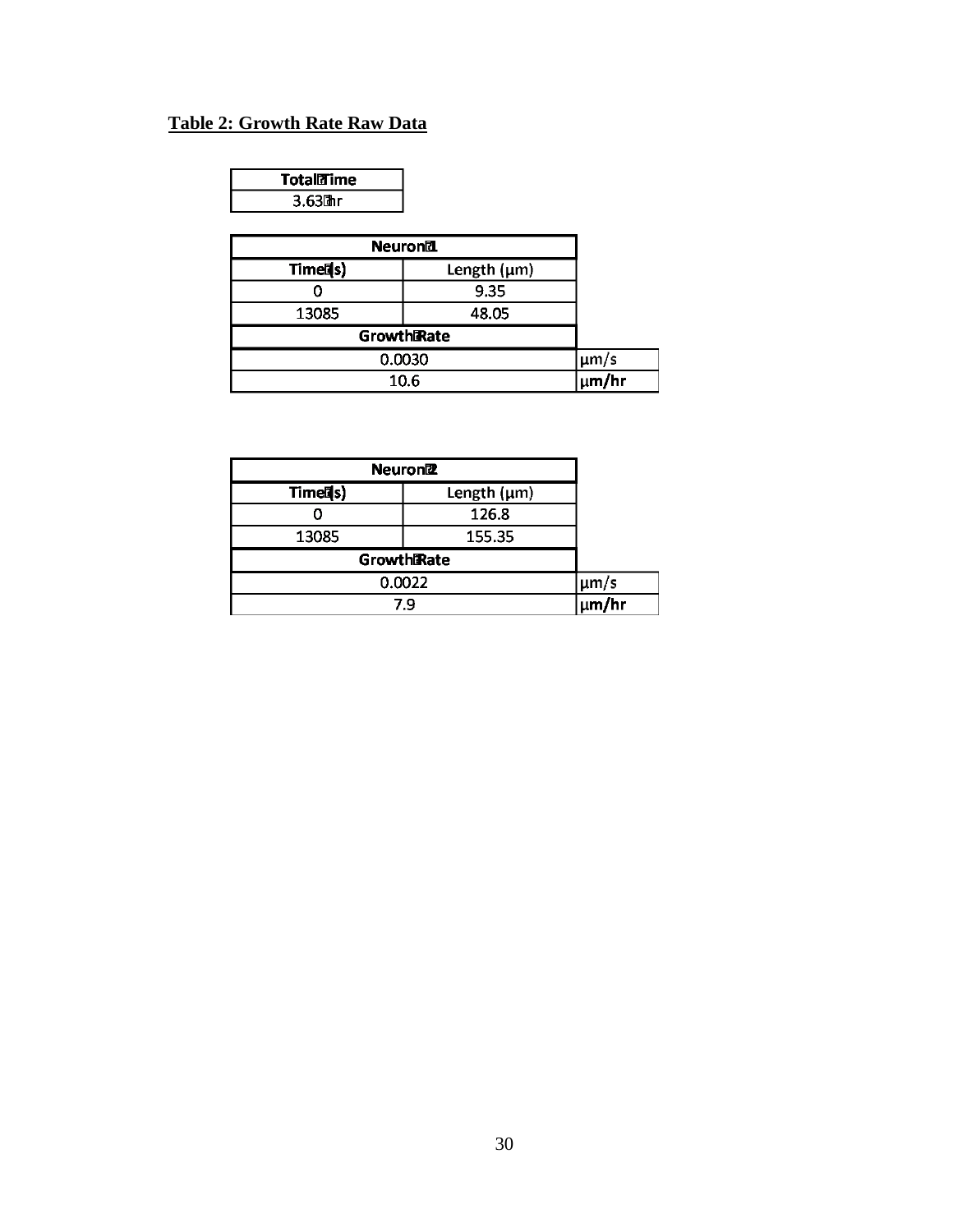#### **Author Bio:**

Eben grew up in the small rural town of Monroe, ME in a house built by his parents Grant S. Estell and Janet L. Estell. A profound interest in science and mathematics has defined Eben's academic endeavors since elementary school. Eben graduated second in his class with a GPA of 99.7, and was offered a full tuition scholarship at the University of Maine where he enrolled as both a Biological Engineering major and a student of the Honors College in the fall of 2008. Eben has continually sought experience in the research laboratory setting in addition to his rigorous academic schedule in order to prepare himself for his ultimate goal of obtaining a PhD in the field of biomedical engineering at an institution of high esteem, paving the way for a fruitful career in the scientific community at the academic, government, or private level.

Beginning with his employment in Dr. Mason's lab in the Department of Chemical and Biological Engineering, where Eben served as an undergraduate research aid in the synthesis of nanoparticles, Eben's research experiences have ranged from data analysis for Neutron Powder Diffraction at the Lujan Linear Particle Accelerator at Los Alamos National Labs, to investigating nanoparticle-impregnated hydrogels for applications as passive chemical sensors. Starting in the summer of 2010 and continuing throught the rest of his undergraduate career, Eben began employment in the Laboratory for Cell Mechanics and Tissue Engineering at the Univerisity of Maine under the guidance of Dr. Alireza Sarvestani, the terminal accomplishment of this employment being the research on neuron axonal growth submitted in satisfaction of this Honors Thesis.

31